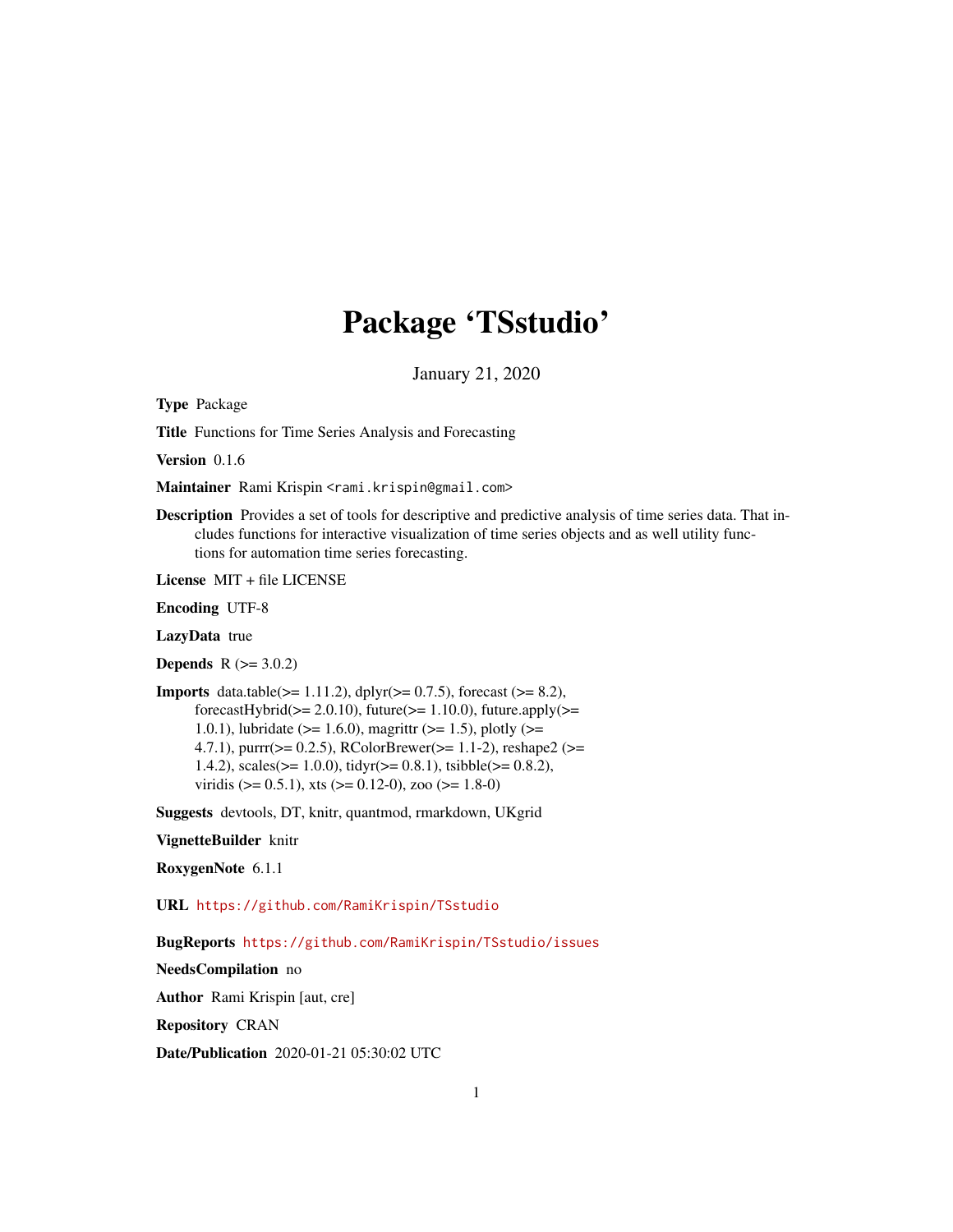# R topics documented:

|          | 3              |
|----------|----------------|
|          | $\overline{4}$ |
|          | 5              |
|          | 5              |
|          | 6              |
|          | 8              |
|          | 9              |
|          | 10             |
|          | 11             |
|          | 12             |
|          | 13             |
|          | 13             |
| res hist | 15             |
|          | 16             |
|          | 17             |
|          | 18             |
|          | 19             |
|          | 20             |
|          | 22             |
|          | 23             |
|          | 24             |
|          | 25             |
|          | 27             |
|          | 28             |
|          | 28             |
|          | 30             |
|          | 30             |
|          | 31             |
|          | 32             |
|          | 33             |
|          | 33             |
|          | 34             |
|          | 35             |
|          | 35             |
|          | 36             |
|          | 36             |
|          | 37             |
|          |                |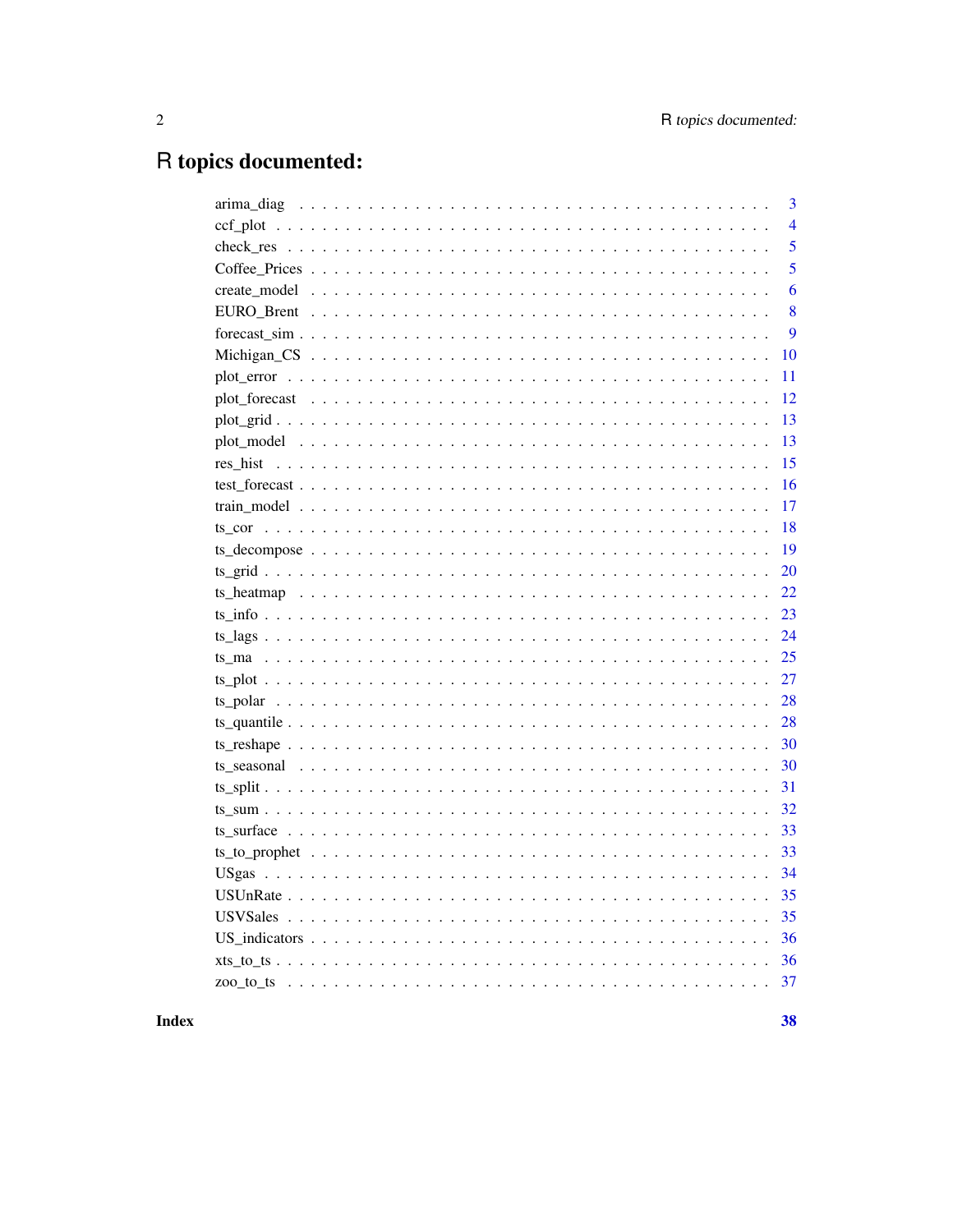<span id="page-2-0"></span>

Diagnostic Plots for ARIMA Models

#### Usage

```
\text{arima\_diag(ts.obj}, \text{method} = \text{list}(\text{first} = \text{list}(\text{diff} = 1, \text{log} = \text{TRUE}, \text{title})= "First Difference with Log Transformation")), cor = TRUE)
```
# Arguments

| ts.obj | A ts object                                                                                                                                                                                                                                                                |
|--------|----------------------------------------------------------------------------------------------------------------------------------------------------------------------------------------------------------------------------------------------------------------------------|
| method | A list, defines the transformation parameters of each plot. Each plot should<br>be defined by a list, where the name of the list defines the plot ID. The plot<br>parameters are:<br>diff - an integer, defines the degree of diffrence log - a boolean, optional, defines |
|        | if log transformation should be used title - optional, the plot title                                                                                                                                                                                                      |
| cor    | A boolean, if TRUE (default), will plot the series ACF and PACF                                                                                                                                                                                                            |
|        |                                                                                                                                                                                                                                                                            |

# Details

The arima\_diag function provides a set of diagnostic plots for identify the ARIMA model parameters. The ACF and PACF can assist in identifying the AR and MA process, and the diffrence plotting hel in idenitfying the degree of differencing that required to make the series stationary

#### Value

A plot

#### Examples

data(USgas)

```
arima_diag(ts.obj = USgas)
```
# Can define more than one differencing plot using the 'method' argument

```
arima_diag(ts.obj = USgas,
          cor = TRUE,method = list(first = list(diff = 1,
                                     log = TRUE,title = "First Diff with Log Transformation"),
                         Second = list(diff = c(1,1)),log = TRUE,title = "Second Diff with Log Transformation")))
```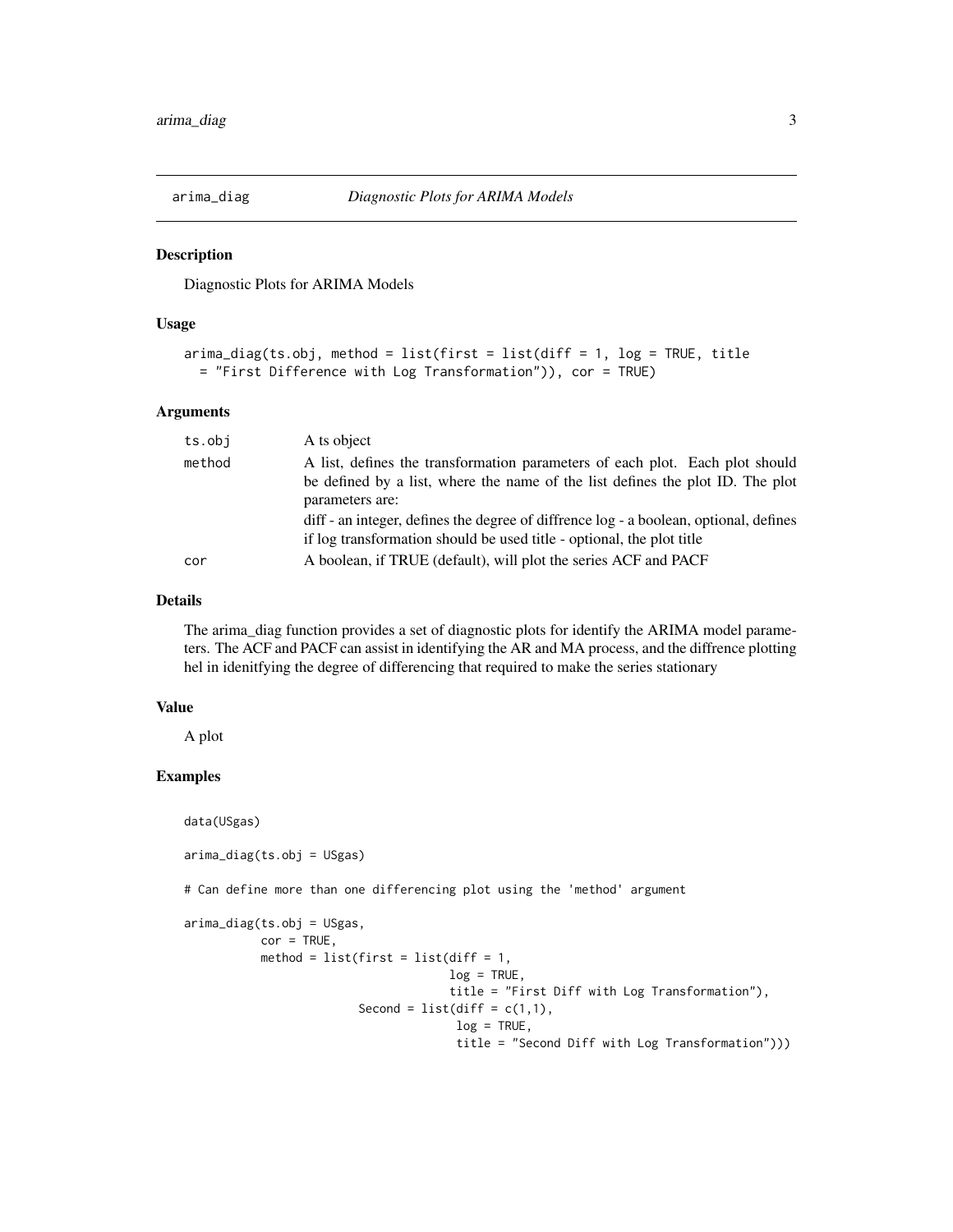<span id="page-3-0"></span>Visualize the series y against the series x lags (according to the setting of the lags argument) and return the corresponding cross-correlation value for each lag

# Usage

```
ccf_{\text{plot}}(x, y, \text{lags} = 0.12, \text{margin} = 0.02, \text{ n_{\text{plots}}} = 3,Xshare = TRUE, Yshare = TRUE, title = NULL)
```
#### Arguments

| $\times$ | A univariate time series object of a class "ts"                                                                                                                                                                                                                                                                                                                         |
|----------|-------------------------------------------------------------------------------------------------------------------------------------------------------------------------------------------------------------------------------------------------------------------------------------------------------------------------------------------------------------------------|
| У        | A univariate time series object of a class "ts"                                                                                                                                                                                                                                                                                                                         |
| lags     | An integer, set the lags range, by default will plot the two series along with the<br>$first 12 lags$                                                                                                                                                                                                                                                                   |
| margin   | Plotly parameter, either a single value or four values (all between 0 and 1). If<br>four values provided, the first will be used as the left margin, the second will be<br>used as the right margin, the third will be used as the top margin, and the fourth<br>will be used as the bottom margin. If a single value provided, it will be used as<br>all four margins. |
| n_plots  | An integer, define the number of plots per row                                                                                                                                                                                                                                                                                                                          |
| Xshare   | Plotly parameter, should the x-axis be shared amongst the subplots?                                                                                                                                                                                                                                                                                                     |
| Yshare   | Plotly parameter, should the y-axis be shared amongst the subplots?                                                                                                                                                                                                                                                                                                     |
| title    | A character, optional, set the plot title                                                                                                                                                                                                                                                                                                                               |

#### Value

Plot

```
data("USUnRate")
data("USVSales")
ccf_plot(x = USVSales, y = USUnRate)
#Plotting the first 6 lead and lags of the USVSales with the USUnRate
ccf_plot(x = USV Sales, y = USUnRate, lags = -6:6)# Setting the plot margin and number of plots in each raw
ccf_{plot}(x = USV Sales, y = USUnRate, lags = c(0, 6, 12, 24),margin = 0.01, n_plots = 2)
```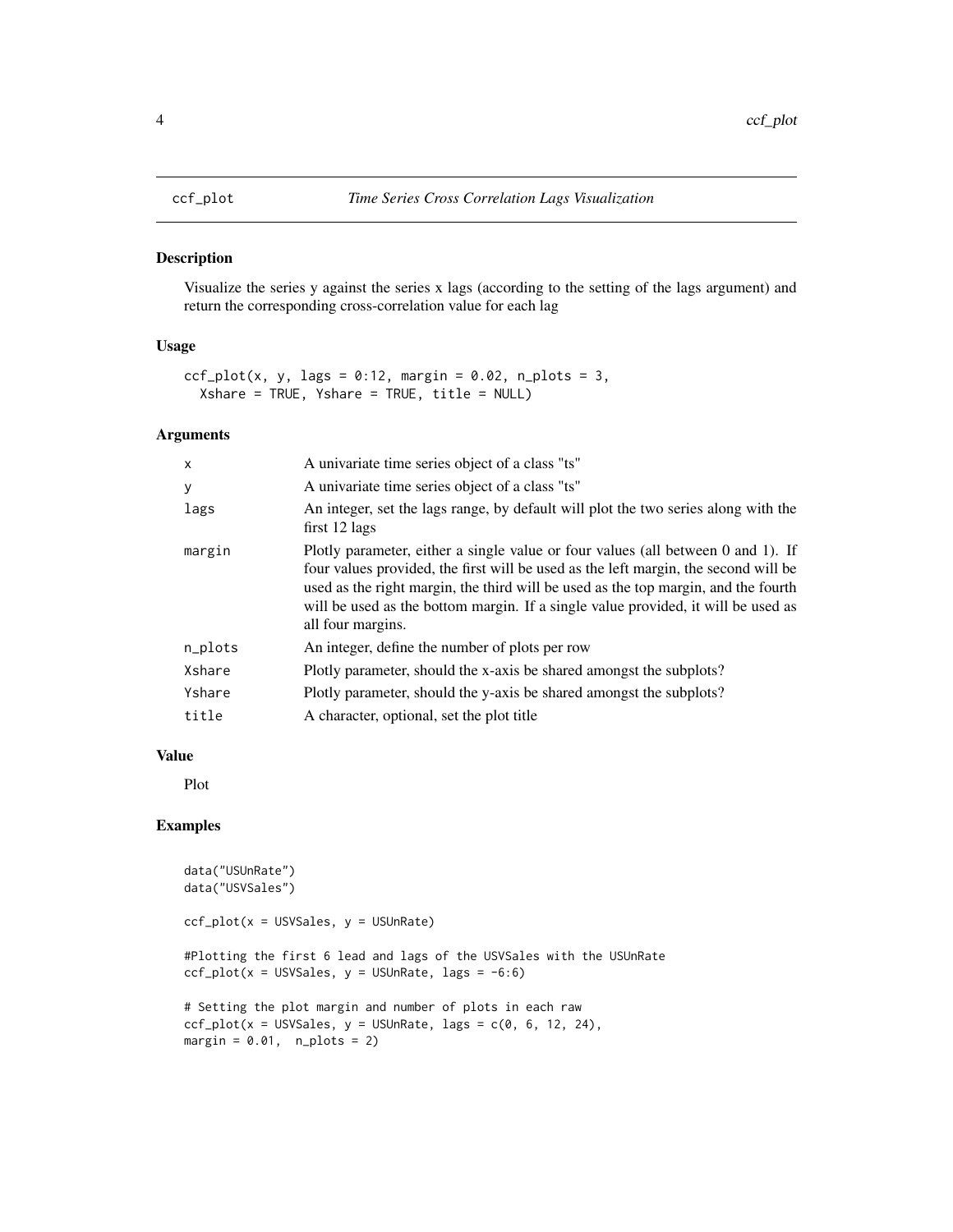<span id="page-4-0"></span>Provides a visualization of the residuals of a time series model. That includes a time series plot of the residuals, and the plots of the autocorrelation function (acf) and histogram of the residuals

#### Usage

```
check_res(ts.model, lag.max = 36)
```
# Arguments

| ts.model | A time series model (or forecasted) object, support any model from the forecast<br>package with a residuals output |
|----------|--------------------------------------------------------------------------------------------------------------------|
| lag.max  | The maximum number of lags to display in the residuals' autocorrelation func-<br>tion plot                         |

# Examples

library(forecast) data(USgas)

# Create a model fit <- auto.arima(USgas)

# Check the residuals of the model check\_res(fit)

Coffee\_Prices *Coffee Prices: Robusta and Arabica*

#### Description

Coffee Prices: Robusta and Arabica: 1960 - 2018. Units: Dollars per Kg

# Usage

```
Coffee_Prices
```
#### Format

Time series data - 'mts' object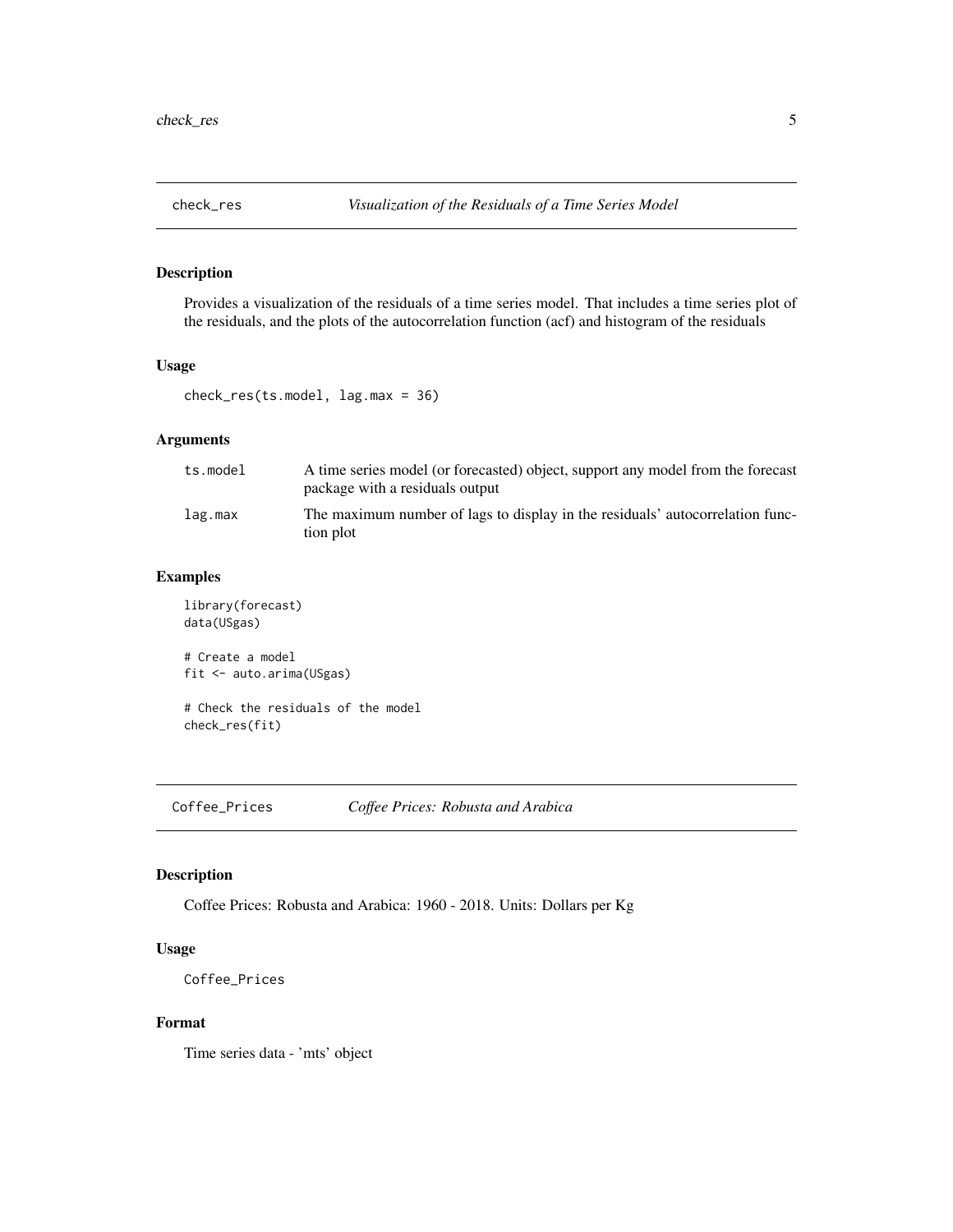# <span id="page-5-0"></span>Source

WIKI Commodity Prices - Quandle

#### Examples

```
ts_plot(Coffee_Prices)
```
create\_model *A Functional Approach for Building the* [train\\_model](#page-16-1) *Components*

# Description

Add, edit, or remove the components of the [train\\_model](#page-16-1) function

#### Usage

```
create_model()
```
add\_input(model.obj, input)

add\_methods(model.obj, methods)

remove\_methods(model.obj, method\_ids)

add\_train\_method(model.obj, train\_method)

add\_horizon(model.obj, horizon)

build\_model(model.obj)

set\_error(model.obj, error)

add\_xreg(model.obj, xreg)

add\_level(model.obj, level)

#### Arguments

| model.obj | The train model skeleton, created by the create model function or edited by<br>add_input, add_methods, remove_methods, add_train_method or add_horizon                                                                                                                            |
|-----------|-----------------------------------------------------------------------------------------------------------------------------------------------------------------------------------------------------------------------------------------------------------------------------------|
| input     | A univariate time series object (ts class)                                                                                                                                                                                                                                        |
| methods   | A list, defines the models to use for training and forecasting the series. The list<br>must include a sub list with the model type, and the model's arguments (when<br>applicable) and notes about the model. The sub-list name will be used as the<br>model ID. Possible models: |
|           | arima - model from the stats package                                                                                                                                                                                                                                              |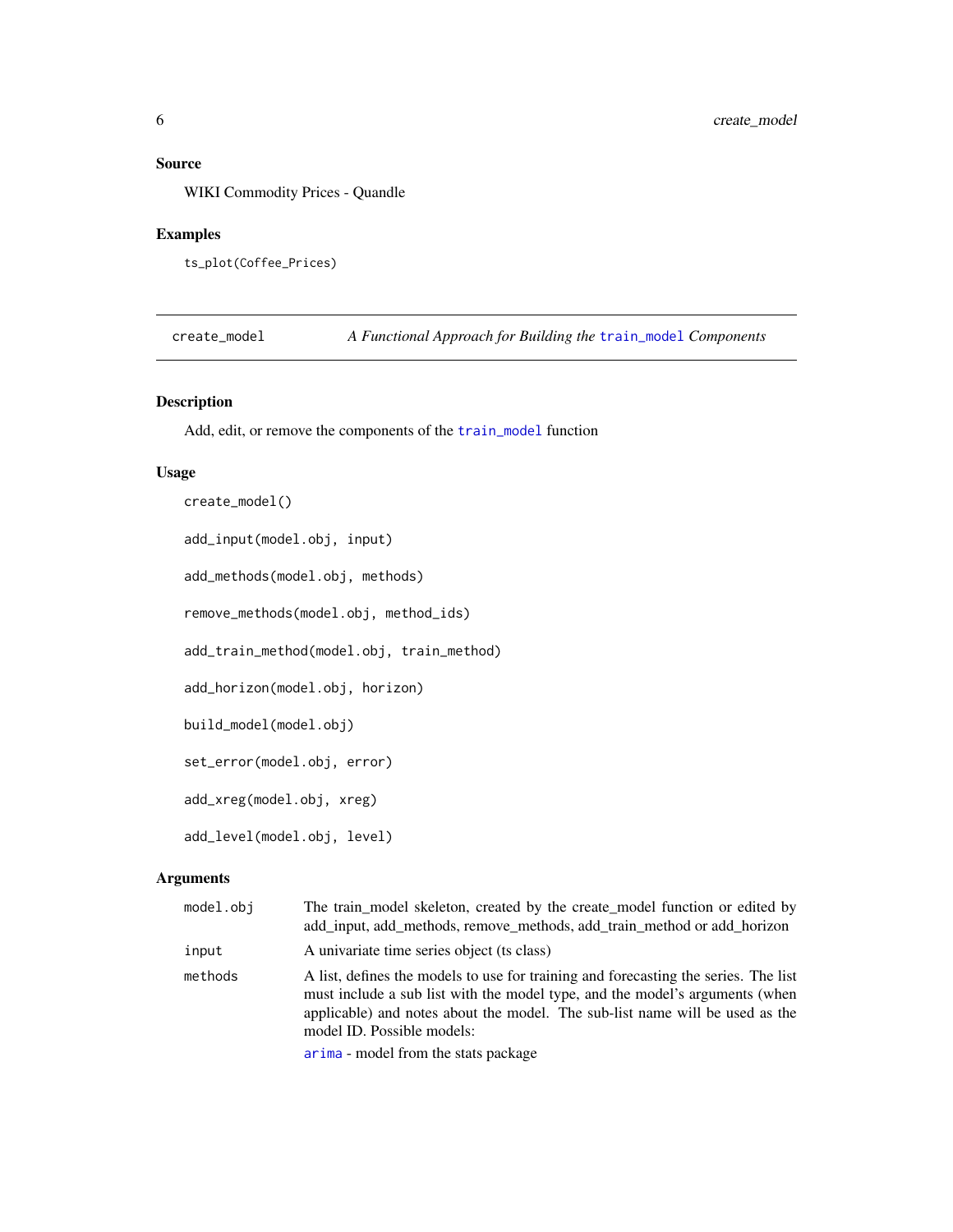<span id="page-6-0"></span>

|              | auto.arima - model from the forecast package                                                                                                                                                                                                                    |
|--------------|-----------------------------------------------------------------------------------------------------------------------------------------------------------------------------------------------------------------------------------------------------------------|
|              | ets - model from the forecast package                                                                                                                                                                                                                           |
|              | HoltWinters - model from the stats package                                                                                                                                                                                                                      |
|              | nnetar - model from the forecast package                                                                                                                                                                                                                        |
|              | tslm - model from the forecast package (note that the 'tslm' model must have<br>the formula argument in the 'method_arg' argument)                                                                                                                              |
| method_ids   | A character, defines the IDs of the model methods to be remove with the re-<br>move_methods function                                                                                                                                                            |
| train_method | A list, defines the train approach, either using a single testing partition (sample<br>out) or use multiple testing partitions (backtesting). The list should include the<br>training method argument, (please see 'details' for the structure of the argument) |
| horizon      | An integer, defines the forecast horizon                                                                                                                                                                                                                        |
| error        | A character, defines the error metrics to be used to sort the models leaderboard.<br>Possible metric - "MAPE" or "RMSE"                                                                                                                                         |
| xreg         | Optional, a list with two vectors (e.g., data.frame or matrix) of external regres-<br>sors, one vector corresponding to the input series and second to the forecast itself<br>(e.g., must have the same length as the input and forecast horizon, respectively) |
| level        | An integer, set the confidence level of the prediction intervals                                                                                                                                                                                                |

```
## Not run:
### Building train_model function by adding its different components
# Create a skeleton model
md <- create_model()
class(md)
# Add input
data(USgas)
md \le - add\_input(model.obj = md, input = USgas)# Add methods
methods \le list(ets1 = list(method = "ets",
                            method_arg = list(opt.crit = "lik"),
                            notes = "ETS model with opt.crit = lik"),
                ets2 = list(method = "ets",method_arg = list(opt.crit = "amse"),
                            notes = "ETS model with opt.crit = amse"),arima1 = list(method = "arima",
                              method_arg = list(order = c(1,1,1)),seasonal = list(order = c(1,0,1))),
                              notes = "SARMA(1,1,1)(1,0,1)")md \leq -add\_methods(model.bj = md, methods = methods)# Add additional methods
methods2 <- list(arima2 = list(method = "arima",
                              method_arg = list(order = c(2,1,2),
```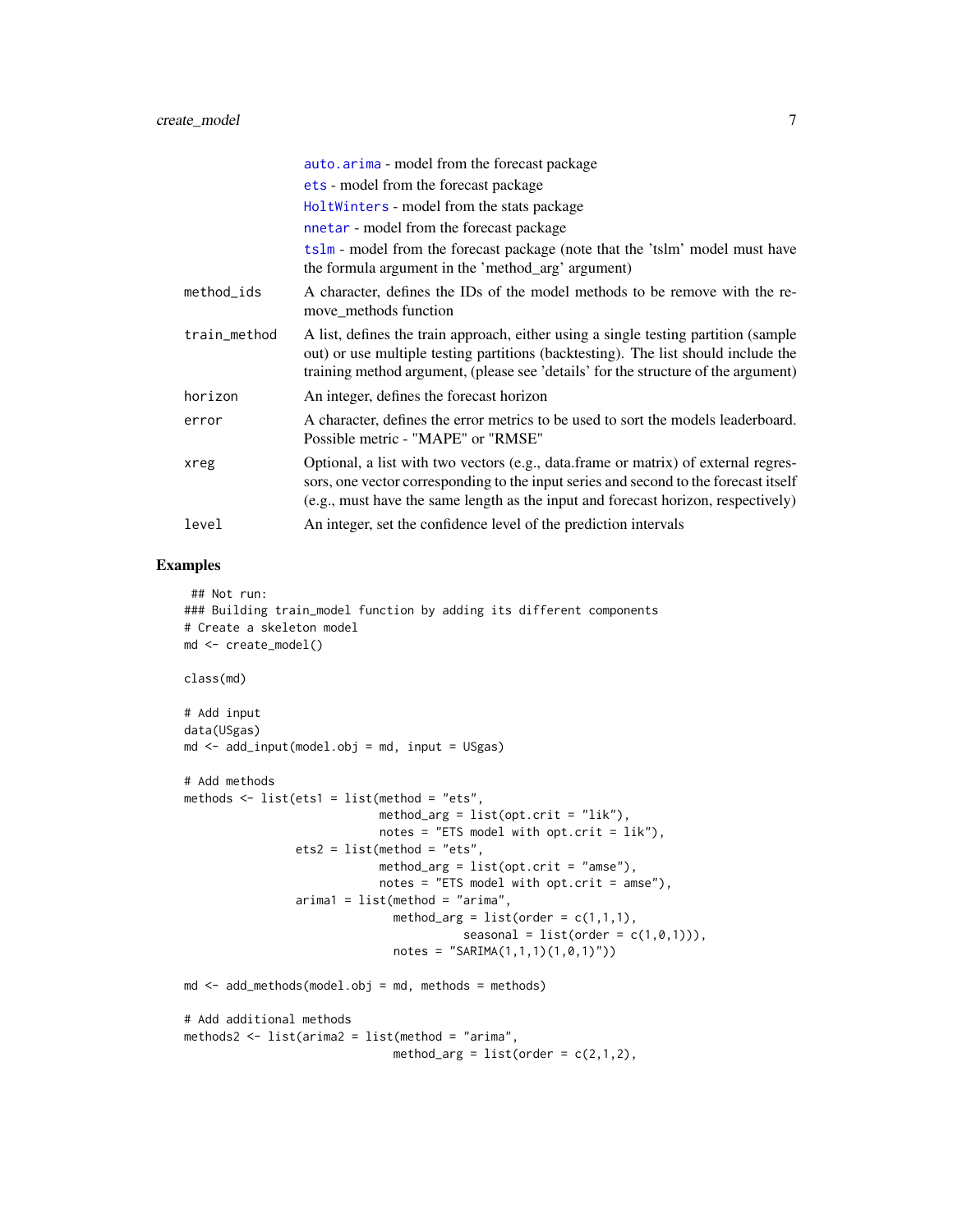```
seasonal = list(order = c(1,1,1))),
                              notes = "SARIMA(2,1,2)(1,1,1)"),
                hw = list(method = "HoltWinters",
                          method_arg = NULL,
                          notes = "HoltWinters Model"),
                tslm = list(method = "tslm",
                    method_arg = list(formula = input \sim trend + season),
                    notes = "tslm model with trend and seasonal components"))
md \leq -add\_methods(model.obj = md, methods = methods2)# Remove methods
md <- remove_methods(model.obj = md, method_ids = c("ets2"))
# Add train method
md \le add_train_method(model.obj = md, train_method = list(partitions = 6,
                                                        sample.out = 12,
                                                        space = 3)# Set the forecast horizon
md \leq add_horizon(model.obj = md, horizon = 12)
# Add the forecast prediction intervals confidence level
md \le add_level(model.obj = md, level = c(90, 95))
### Alternatively, pipe the function with the magrittr package
library(magrittr)
md <- create_model() %>%
      add_input(input = USgas) %>%
      add_methods(methods = methods) %>%
      add_methods(methods = methods2) %>%
      add\_train\_method(train\_method = list(partitions = 4,sample.out = 12,
                                           space = 3)) %>%
       add_horizon(horizon = 12) %>%
       add\_level(level = c(90, 95))# Run the model
fc <- md %>% build_model()
## End(Not run)
```
EURO\_Brent *Crude Oil Prices: Brent - Europe*

#### Description

Crude Oil Prices: Brent - Europe: 1987 - 2019. Units: Dollars per Barrel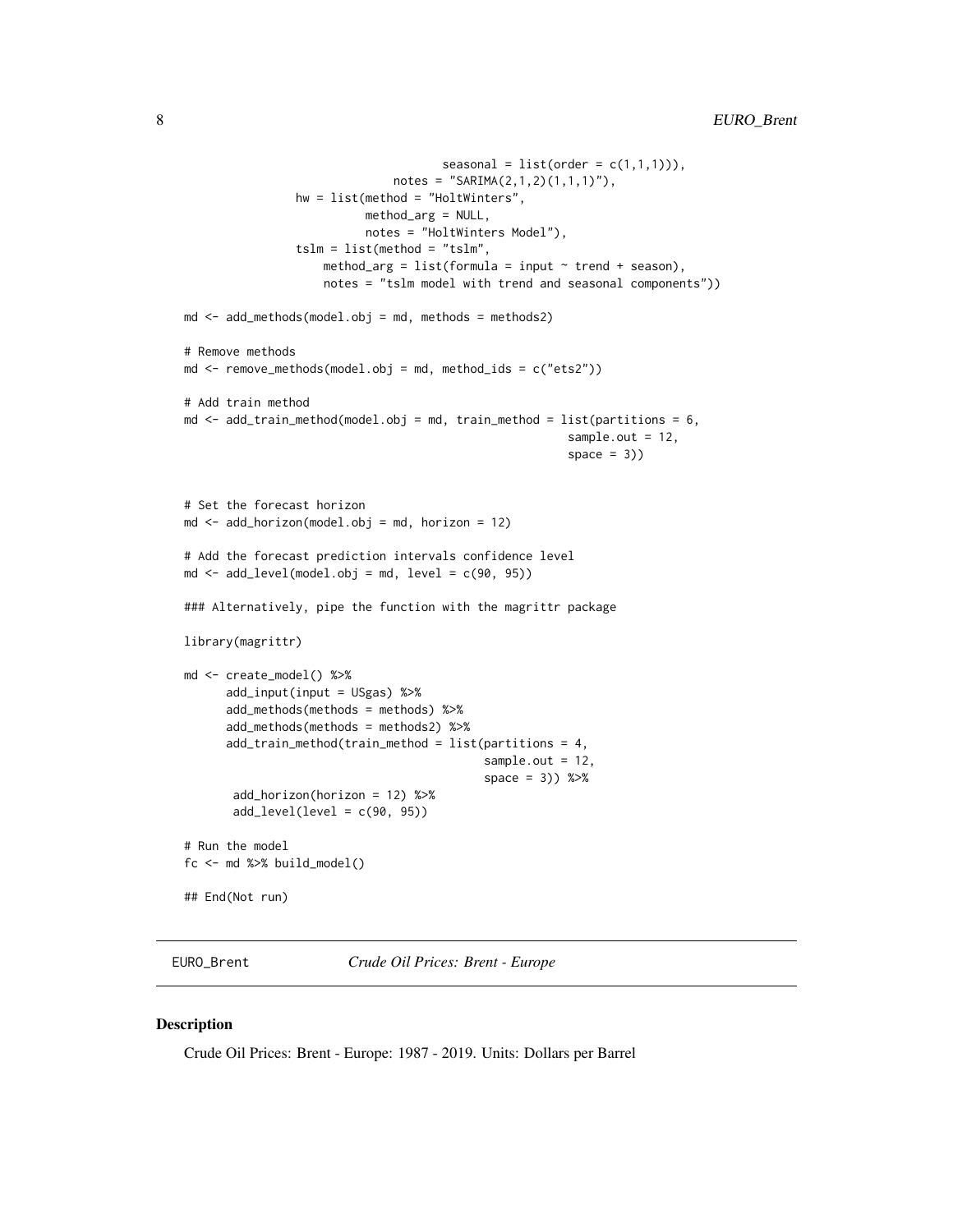<span id="page-8-0"></span>forecast\_sim 9

#### Usage

EURO\_Brent

#### Format

Time series data - 'zoo' object

#### Source

U.S. Energy Information Administration, Crude Oil Prices: Brent - Europe [MCOILBRENTEU], retrieved from FRED, Federal Reserve Bank of St. Louis; https://fred.stlouisfed.org/series/MCOILBRENTEU, January 8, 2018.

# Examples

ts\_plot(EURO\_Brent) ts\_decompose(EURO\_Brent, type = "both")

forecast\_sim *Forecasting simulation*

#### Description

Creating different forecast paths for forecast objects (when applicable), by utilizing the underline model distribution with the [simulate](#page-0-0) function

#### Usage

```
forecast_sim(model, h, n, sim_color = "blue", opacity = 0.05,
 plot = TRUE)
```
#### Arguments

| model     | A forecasting model supporting Arima, auto. arima, ets, and nnetar models<br>from the **forecast** package |
|-----------|------------------------------------------------------------------------------------------------------------|
| h         | An integer, defines the forecast horizon                                                                   |
| n         | An integer, set the number of iterations of the simulation                                                 |
| sim_color | Set the color of the simulation paths lines                                                                |
| opacity   | Set the opacity level of the simulation path lines                                                         |
| plot      | Logical, if TRUE will desplay the output plot                                                              |

#### Value

The baseline series, the simulated values and a plot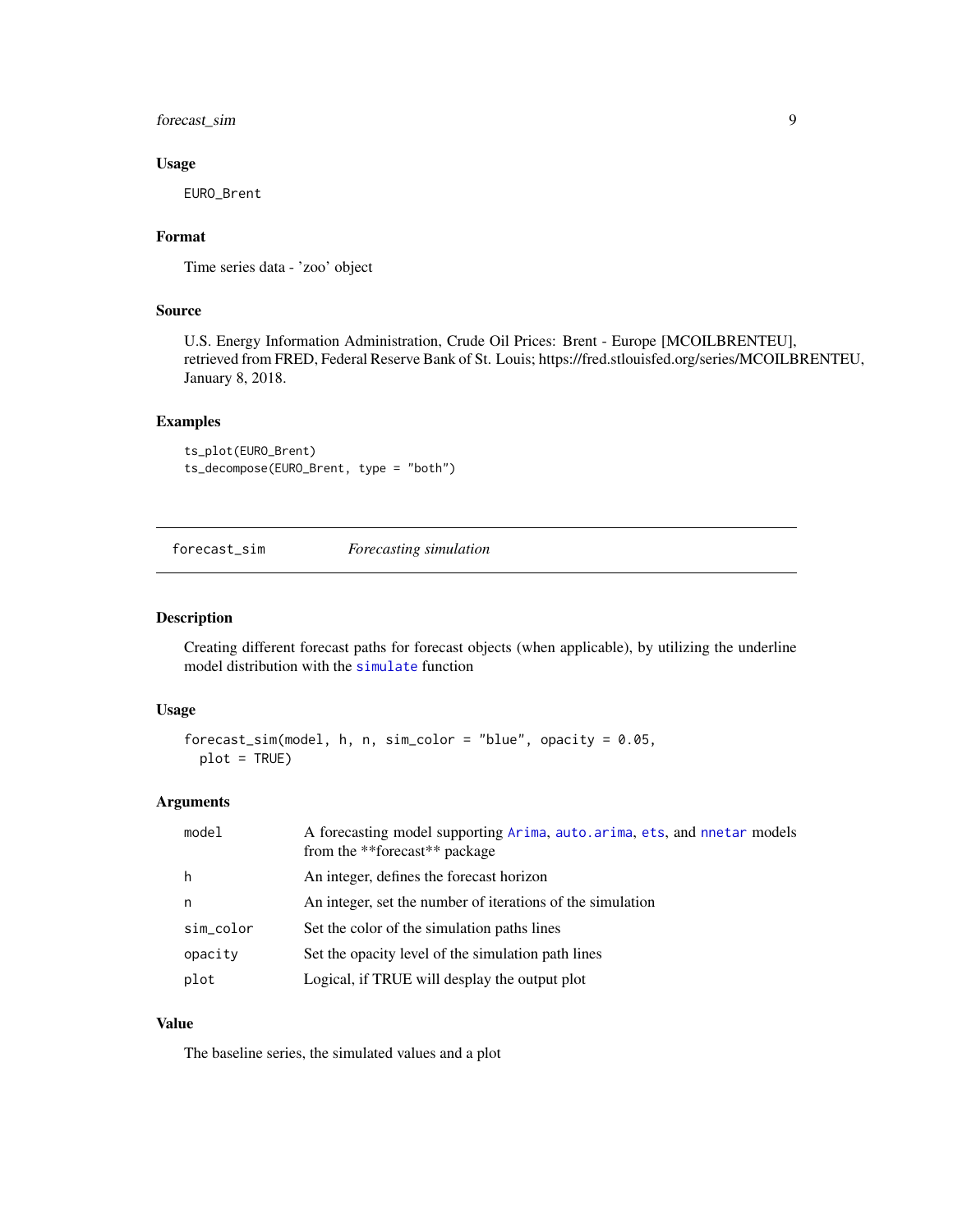# Examples

```
## Not run:
library(forecast)
data(USgas)
# Create a model
fit <- auto.arima(USgas)
# Simulate 100 possible forecast path, with horizon of 60 months
forecast\_sim(model = fit, h = 60, n = 100)## End(Not run)
```

| Michigan_CS | University of Michigan Consumer Survey, Index of Consumer Senti- |  |  |
|-------------|------------------------------------------------------------------|--|--|
|             | ment                                                             |  |  |

# Description

University of Michigan Consumer Survey, Index of Consumer Sentiment: 1980 - 2019. Units: Index 1966:Q1=100

# Usage

Michigan\_CS

# Format

Time series data - 'xts' object

# Source

University of Michigan, University of Michigan: Consumer Sentiment

```
ts_plot(Michigan_CS)
ts_heatmap(Michigan_CS)
```
<span id="page-9-0"></span>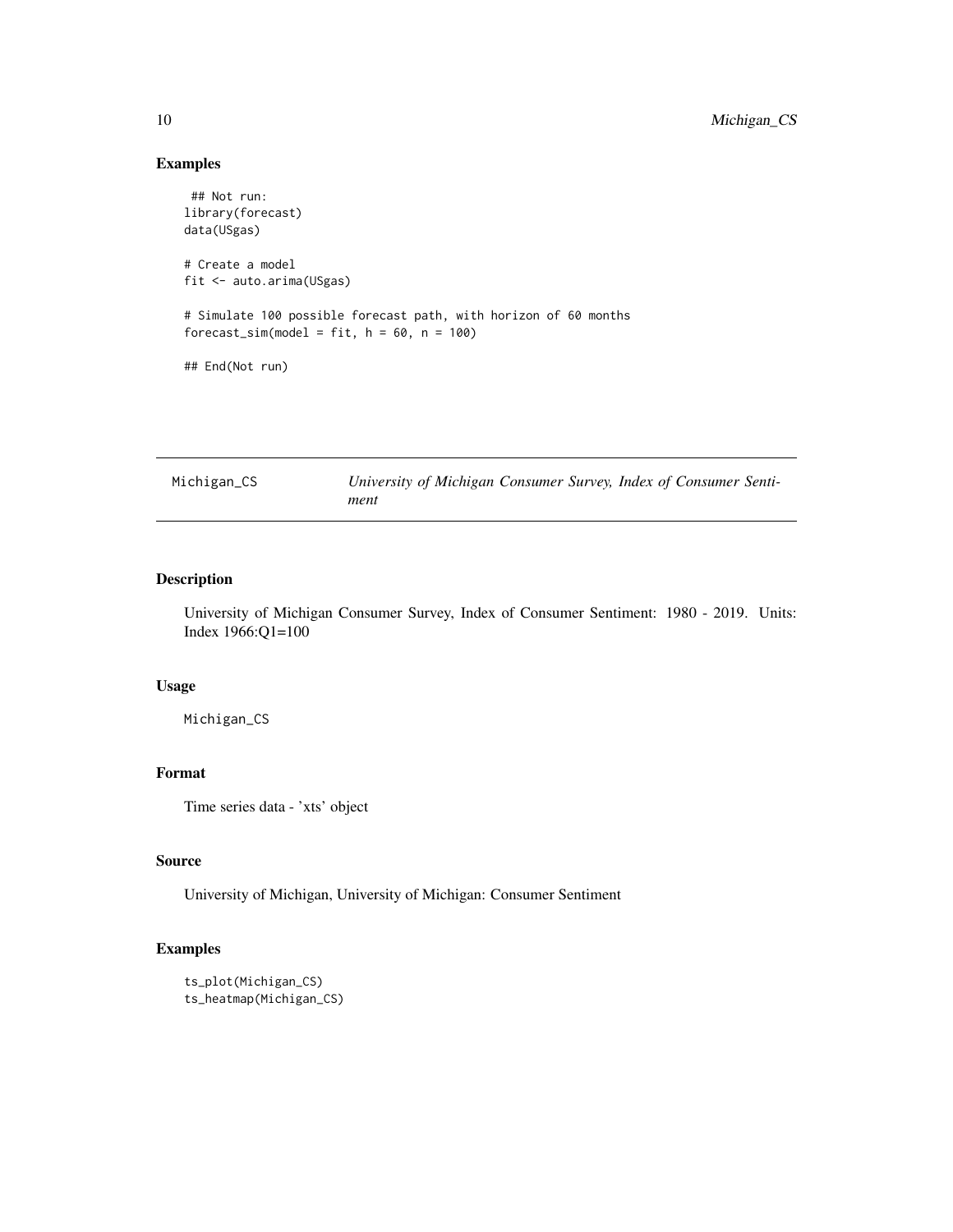<span id="page-10-0"></span>

Plot the Models Error Rates on the Testing Partitions

# Usage

```
plot_error(model.obj, error = "MAPE", palette = "Set1")
```
#### Arguments

| model.obj | A train model object                                                                                                                     |
|-----------|------------------------------------------------------------------------------------------------------------------------------------------|
| error     | A character, defines the type of error metrics to plot, possible metric - "MAPE"<br>or "RMSE"                                            |
| palette   | A character, defines the color type to used on the plot, use row.names(RColorBrewer::brewer.pal.info)<br>to view possible color palletes |

# Details

The plot\_model provides a visualization of the models performance on the testing paritions for the train\_model function output

#### Value

A plot with a summery of the models error rate by testing partition

```
## Not run:
# Defining the models and their arguments
methods \le list(ets1 = list(method = "ets",
                            method_arg = list(opt.crit = "lik"),
                            notes = "ETS model with opt.crit = lik"),
                ets2 = list(method = "ets",method_arg = list(opt.crit = "amse"),
                            notes = "ETS model with opt.crit = amse"),arima1 = list(method = "arima",
                              method_arg = list(order = c(2,1,0)),
                              notes = "ARIMA(2,1,0)",
                arima2 = list(method = "arima",method_arg = list(order = c(2,1,2),
                                                seasonal = list(order = c(1,1,1))),
                              notes = "SARMA(2,1,2)(1,1,1)"),
                hw = list(method = "HoltWinters",
                          method_arg = NULL,
                          notes = "HoltWinters Model"),
```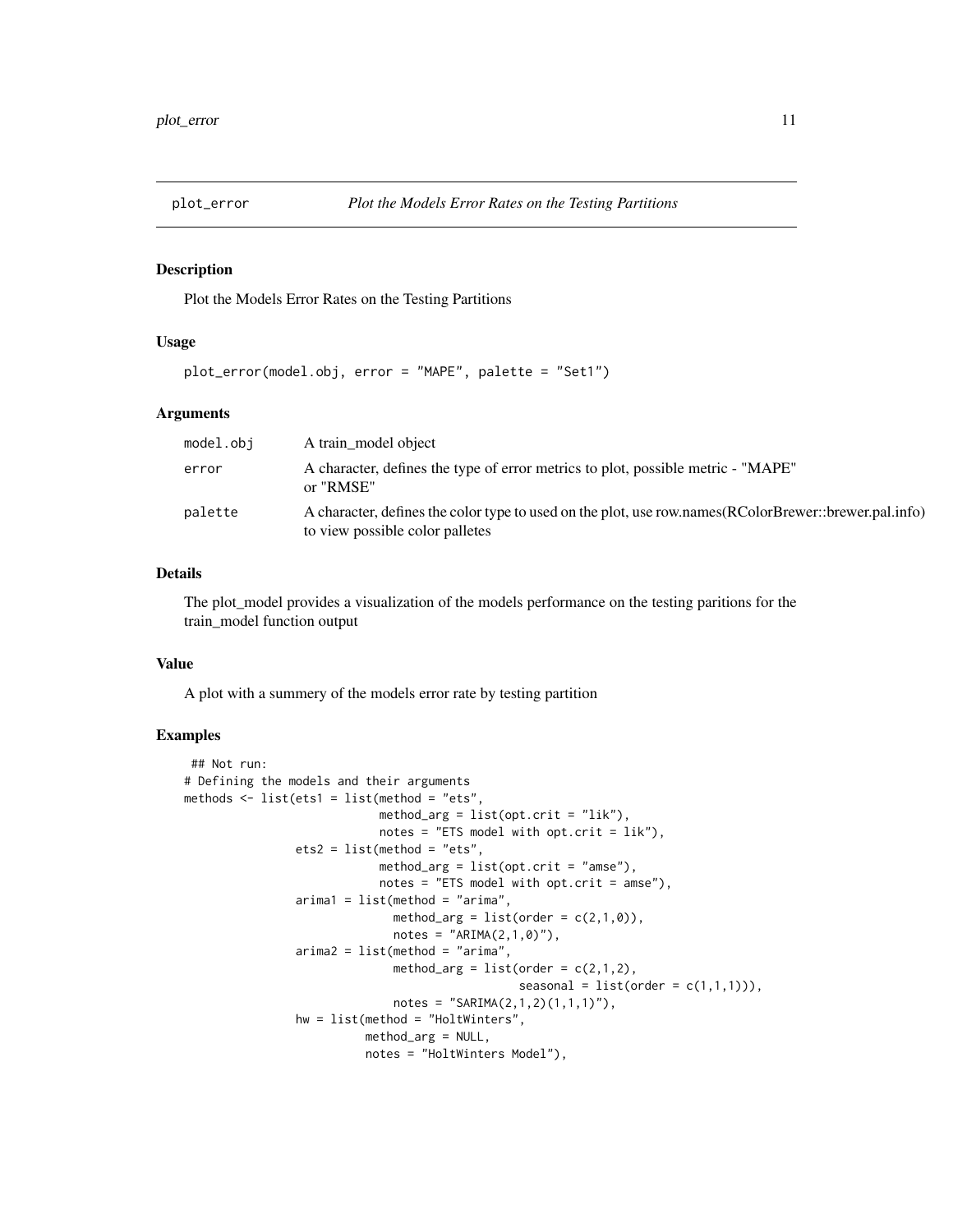```
tslm = list(method = "tslm",method_arg = list(fromula = input ~ true + season),
                            notes = "tslm model with trend and seasonal components"))
# Training the models with backtesting
md <- train_model(input = USgas,
                 methods = methods,
                  train_method = list(partitions = 6,sample.out = 12,
                                      space = 3),
                  horizon = 12,
                  error = "MAPE")
# Plot the models performance on the testing partitions
plot_error(model.obj = md)
## End(Not run)
```
plot\_forecast *Plotting Forecast Object*

### Description

Visualization functions for forecast package forecasting objects

# Usage

```
plot_forecast(forecast_obj, title = NULL, Xtitle = NULL,
 Ytitle = NULL, color = NULL, width = 2)
```
# Arguments

| forecast_obj | A forecast object from the forecast, forecastHybrid, or bsts packages |
|--------------|-----------------------------------------------------------------------|
| title        | A character, a plot title, optional                                   |
| Xtitle       | Set the X axis title, default set to NULL                             |
| Ytitle       | Set the Y axis title, default set to NULL                             |
| color        | A character, the plot, support both name and expression               |
| width        | An Integer, define the plot width, default is set to 2                |

```
data(USgas)
library(forecast)
fit <- ets(USgas)
fc<- forecast(fit, h = 60)
plot_forecast(fc)
```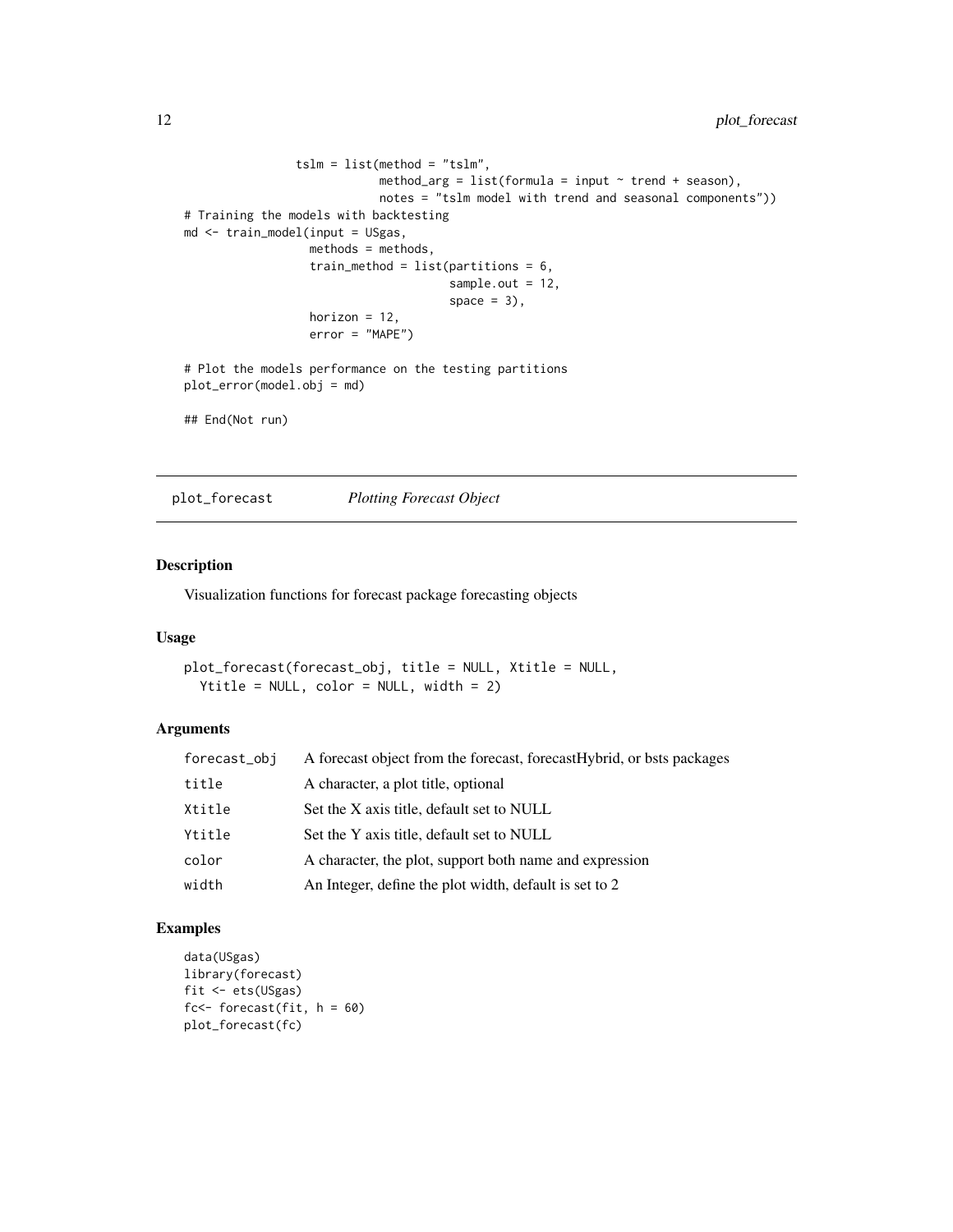<span id="page-12-0"></span>

Visualizing Grid Search Results

# Usage

```
plot_grid(grid.obj, top = NULL, highlight = 0.1, type = "parcoords",
 colors = list(showscale = TRUE, reversescale = FALSE, colorscale =
  "Jet"))
```
# Arguments

| grid.obj  | A ts_grid output object                                                                                                                                                                                                                                                                                                                                                                          |
|-----------|--------------------------------------------------------------------------------------------------------------------------------------------------------------------------------------------------------------------------------------------------------------------------------------------------------------------------------------------------------------------------------------------------|
| top       | An integer, set the number of hyper-parameters combinations to visualize (or-<br>dered by accuracy). If set to NULL (default), will plot the top 100 combinations                                                                                                                                                                                                                                |
| highlight | A proportion between 0 (excluding) and 1, set the number of hyper-parameters<br>combinations to highlight (by accuracy), if the type argument is set to "parco-<br>ords"                                                                                                                                                                                                                         |
| type      | The plot type, either "3D" for 3D plot or "parcoords" for parallel coordinates<br>plot. Note: the 3D plot option is applicable whenever there are three tuning<br>parameters, otherwise will use a 2D plot for two tuning parameters.                                                                                                                                                            |
| colors    | A list of plotly arguments for the color scale setting:<br>showscale - display the color scale if set to TRUE.<br>reversescale - reverse the color scale if set to TRUE<br>colorscale set the color scale of the plot, possible palettes are: Greys, YlGnBu,<br>Greens, YlOrRd, Bluered, RdBu, Reds, Blues, Picnic, Rainbow, Portland, Jet,<br>Hot, Blackbody, Earth, Electric, Viridis, Cividis |

plot\_model *Plot the Models Performance on the Testing Partitions*

# Description

Plot the Models Performance on the Testing Partitions

# Usage

plot\_model(model.obj, model\_ids = NULL)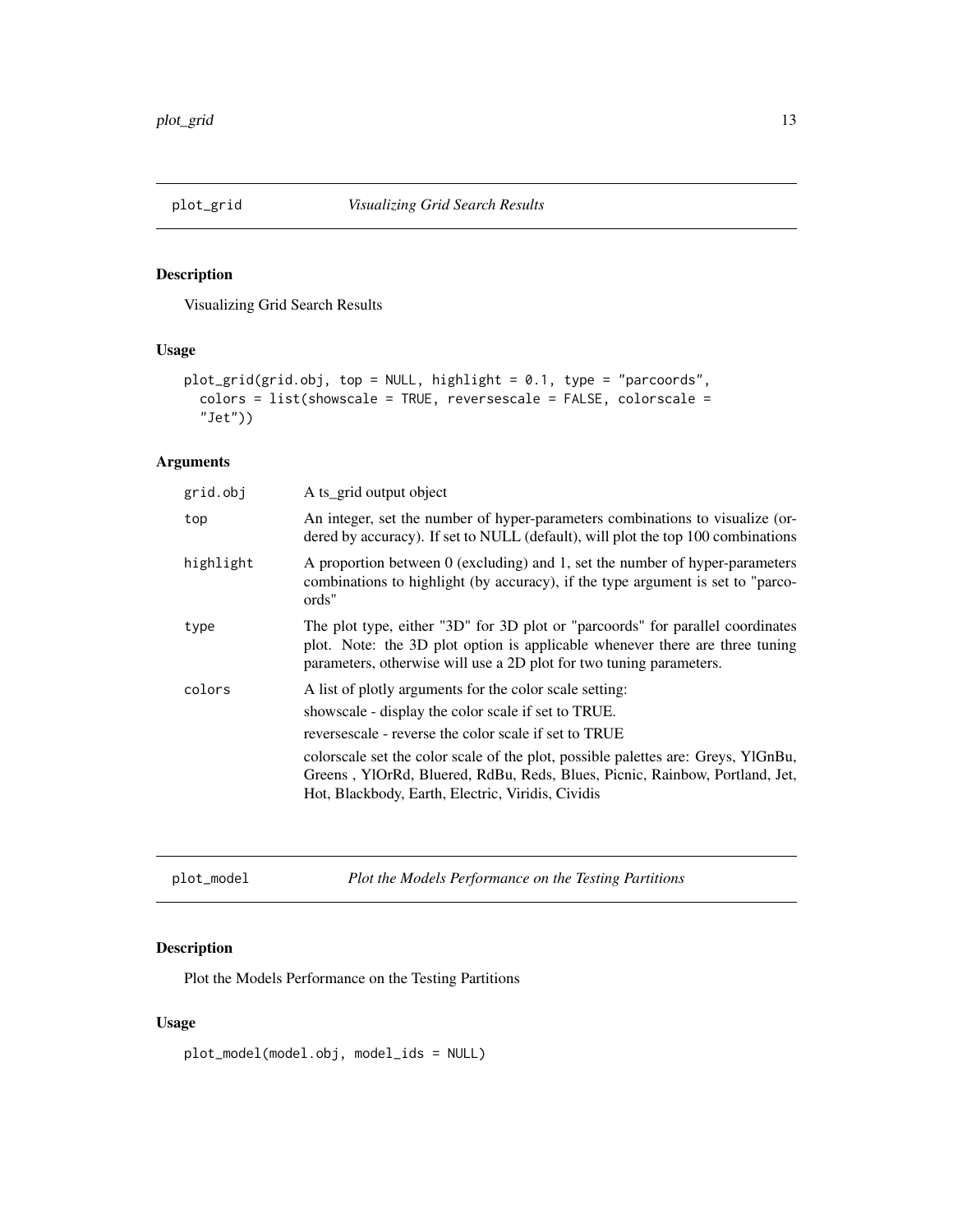#### Arguments

| model.obj | A train model object                                                                                   |
|-----------|--------------------------------------------------------------------------------------------------------|
| model ids | A character, defines the trained models to plot, if set to NULL (default), will<br>plot all the models |

# Details

The plot\_model provides a visualization of the models performance on the testing paritions for the train\_model function output

#### Value

Animation of models forecast on the testing partitions compared to the actuals

```
## Not run:
# Defining the models and their arguments
methods \le list(ets1 = list(method = "ets",
                            method_arg = list(opt.crit = "lik"),
                            notes = "ETS model with opt.crit = lik"),
                ets2 = list(method = "ets",method_arg = list(opt.crit = "amse"),
                            notes = "ETS model with opt.crit = amse"),arimal = list(method = "arima",method_arg = list(order = c(2,1,0)),
                              notes = "ARIMA(2,1,0)",
                arima2 = list(method = "arima",method_arg = list(order = c(2,1,2)),
                                                seasonal = list(order = c(1,1,1))),
                              notes = "SARIMA(2,1,2)(1,1,1)"),
                hw = list(method = "HoltWinters",
                          method_arg = NULL,
                          notes = "HoltWinters Model"),
                tslm = list(method = "tslm",method_arg = list(formula = input \sim trend + season),
                            notes = "tslm model with trend and seasonal components"))
# Training the models with backtesting
md <- train_model(input = USgas,
                  methods = methods,
                  train_method = list(partitions = 6,sample.out = 12,
                                      space = 3),
                  horizon = 12,
                  error = "MAPE")
# Plot the models performance on the testing partitions
plot_model(model.obj = md)
# Plot only the ETS models
plot_model(model.obj = md , model_ids = c("ets1", "ets2"))
```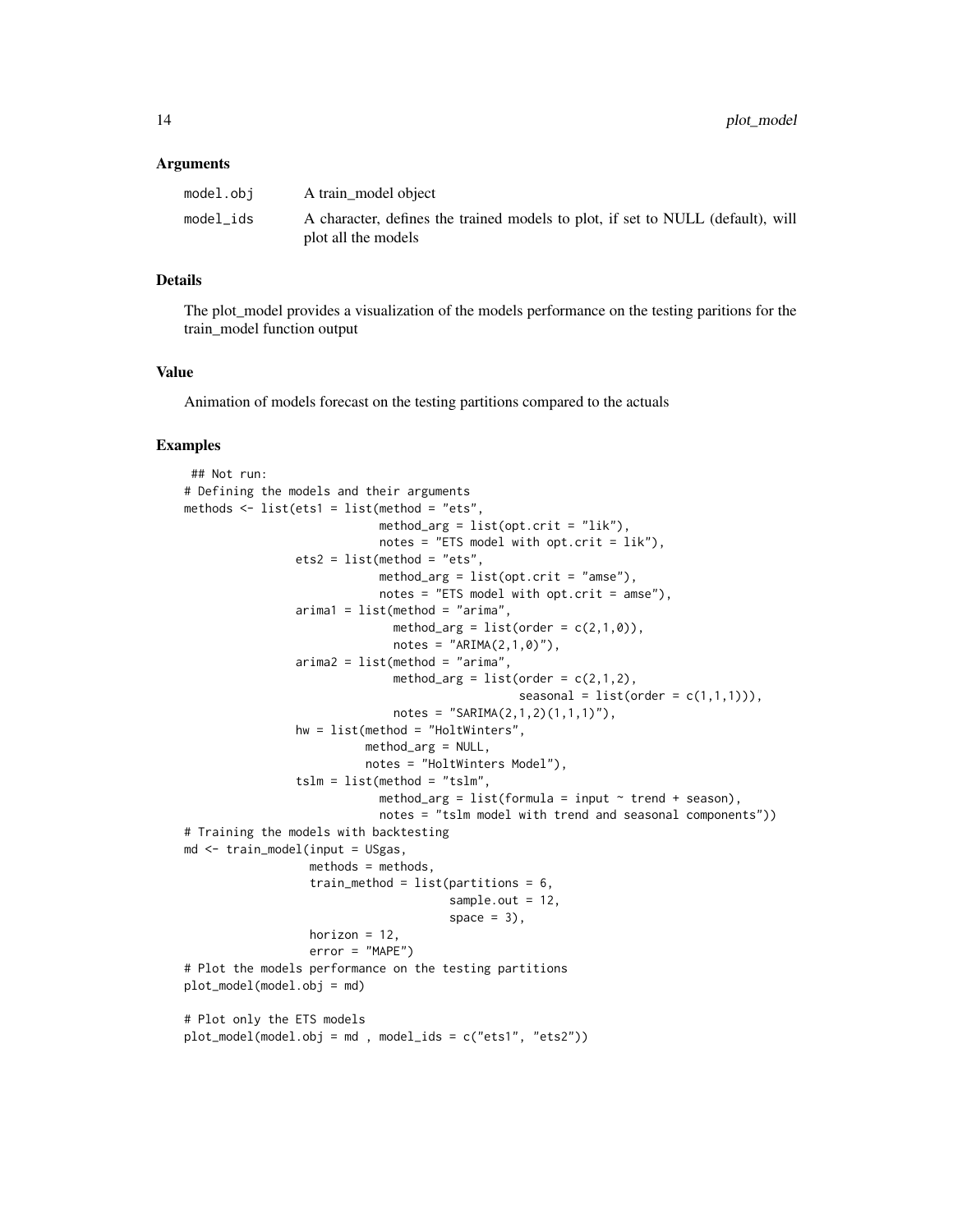#### <span id="page-14-0"></span>res\_hist 15

## End(Not run)

#### res\_hist *Histogram Plot of the Residuals Values*

# Description

Histogram plot of the residuals values

#### Usage

res\_hist(forecast.obj)

# Arguments

forecast.obj A fitted or forecasted object (of the forecast package) with residuals output

```
## Not run:
library(forecast)
data(USgas)
# Set the horizon of the forecast
h <- 12
# split to training/testing partition
split_ts <- ts_split(USgas, sample.out = h)
train <- split_ts$train
test <- split_ts$test
# Create forecast object
fc \leftarrow forecast(auto.arima(train, lambda = BoxCox.lambda(train)), h = h)
# Plot the fitted and forecasted vs the actual values
res_hist(forecast.obj = fc)
## End(Not run)
```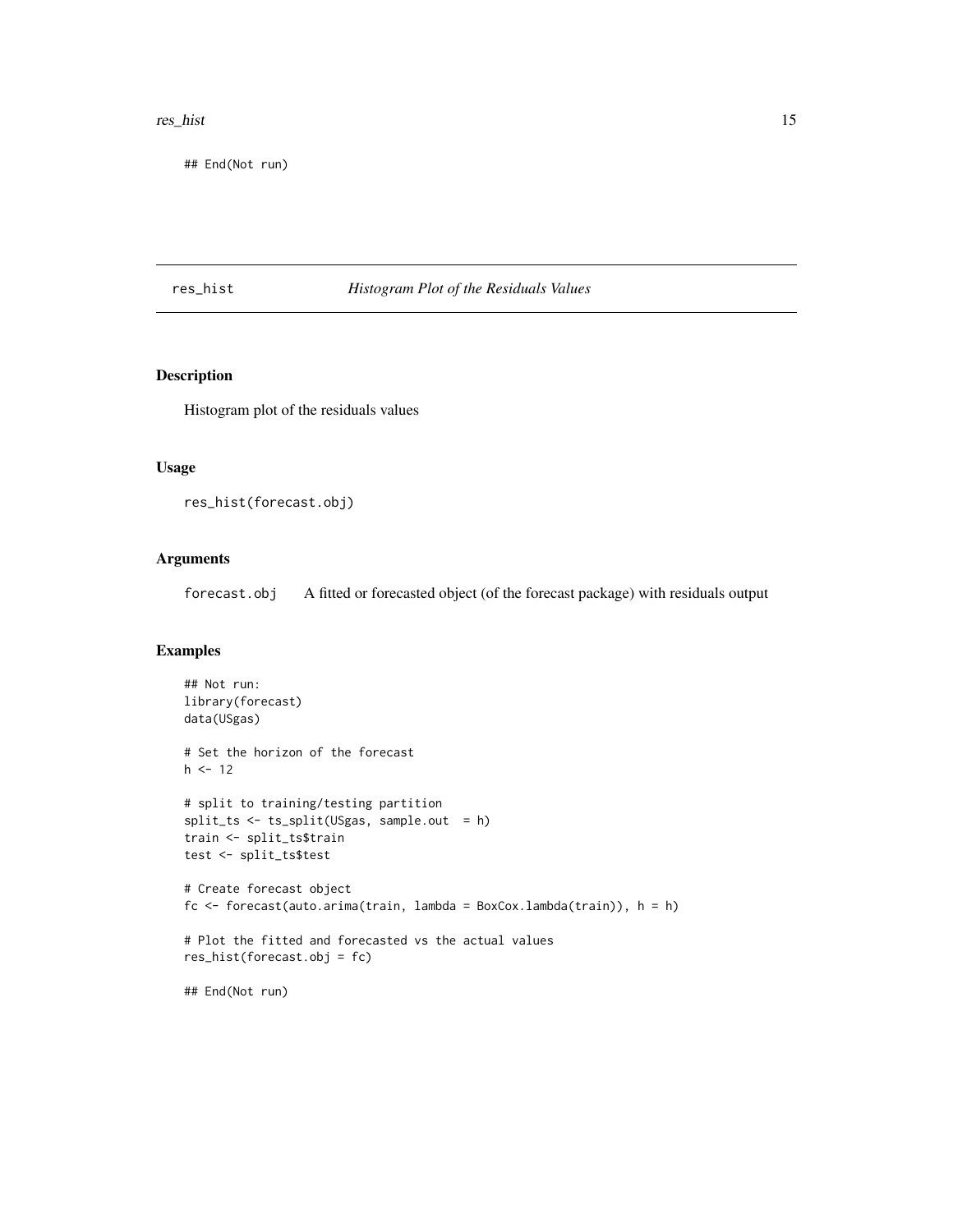Visualize the fitted values of the training set and the forecast values of the testing set against the actual values of the series

#### Usage

```
test_forecast(actual, forecast.obj, train = NULL, test, Ygrid = FALSE,
 Xgrid = FALSE, hover = TRUE)
```
#### Arguments

| actual       | The full time series object (supports "ts", "zoo" and "xts" formats)                                                                                |
|--------------|-----------------------------------------------------------------------------------------------------------------------------------------------------|
| forecast.obj | The forecast output of the training set with horizon align to the length of the<br>testing (support forecasted objects from the "forecast" package) |
| train        | Training partition, a subset of the first n observation in the series (not required thed)                                                           |
| test         | The testing (hold-out) partition                                                                                                                    |
| Ygrid        | Logic, show the Y axis grid if set to TRUE                                                                                                          |
| Xgrid        | Logic, show the X axis grid if set to TRUE                                                                                                          |
| hover        | If TRUE add tooltip with information about the model accuracy                                                                                       |

```
## Not run:
library(forecast)
data(USgas)
# Set the horizon of the forecast
h <- 12
# split to training/testing partition
split_ts <- ts_split(USgas, sample.out = h)
train <- split_ts$train
test <- split_ts$test
# Create forecast object
fc <- forecast(auto.arima(train, lambda = BoxCox.lambda(train)), h = h)
# Plot the fitted and forecasted vs the actual values
test_forecast(actual = USgas, forecast.obj = fc, test = test)
## End(Not run)
```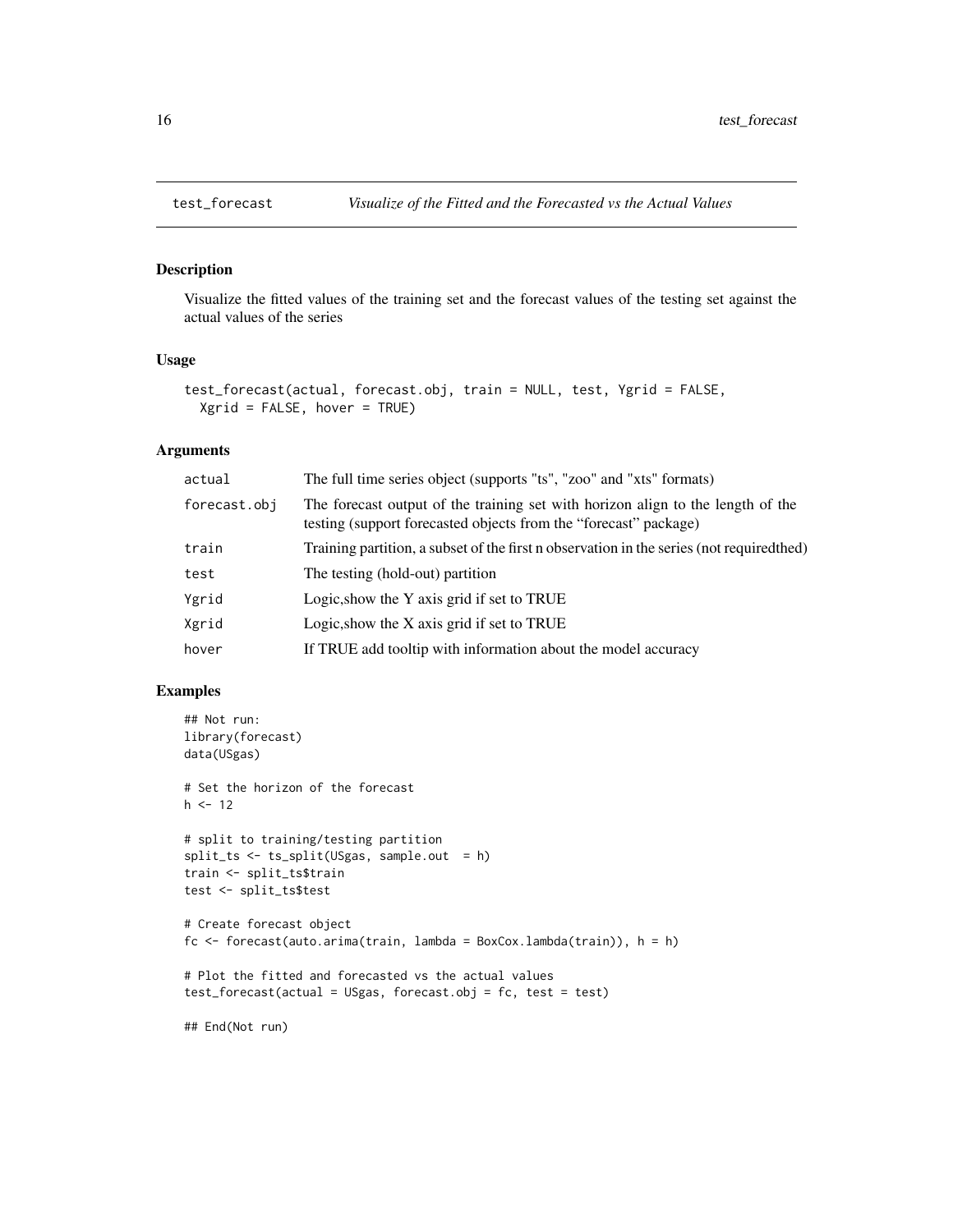<span id="page-16-1"></span><span id="page-16-0"></span>

Method for train test and compare multiple time series models using either one partition (i.e., sample out) or multipe partitions (backtesting)

# Usage

```
train_model(input, methods, train_method, horizon, error = "MAPE",
  xreg = NULL, level = c(80, 95))
```
# Arguments

| input        | A univariate time series object (ts class)                                                                                                                                                                                                                                                                                                                                                                                                                                                                         |
|--------------|--------------------------------------------------------------------------------------------------------------------------------------------------------------------------------------------------------------------------------------------------------------------------------------------------------------------------------------------------------------------------------------------------------------------------------------------------------------------------------------------------------------------|
| methods      | A list, defines the models to use for training and forecasting the series. The list<br>must include a sub list with the model type, and the model's arguments (when<br>applicable) and notes about the model. The sub-list name will be used as the<br>model ID. Possible models:                                                                                                                                                                                                                                  |
|              | arima - model from the stats package                                                                                                                                                                                                                                                                                                                                                                                                                                                                               |
|              | auto.arima - model from the forecast package                                                                                                                                                                                                                                                                                                                                                                                                                                                                       |
|              | ets - model from the forecast package                                                                                                                                                                                                                                                                                                                                                                                                                                                                              |
|              | HoltWinters - model from the stats package                                                                                                                                                                                                                                                                                                                                                                                                                                                                         |
|              | nnetar - model from the forecast package                                                                                                                                                                                                                                                                                                                                                                                                                                                                           |
|              | tslm - model from the forecast package (note that the 'tslm' model must have<br>the formula argument in the 'method_arg' argument)                                                                                                                                                                                                                                                                                                                                                                                 |
| train_method | A list, defines the backtesting parameters:                                                                                                                                                                                                                                                                                                                                                                                                                                                                        |
|              | partitions - an integer, set the number of training and testing partitions to be used<br>in the backtesting process, where when partition is set to 1 it is a simple holdout<br>training approach                                                                                                                                                                                                                                                                                                                  |
|              | space - an integer, defines the length of the backtesting window expansion                                                                                                                                                                                                                                                                                                                                                                                                                                         |
|              | sample in - an integer, optional, defines the length of the training partitions,<br>and therefore the backtesting window structure. By default, it set to NULL<br>and therefore, the backtesting using expending window. Otherwise, when the<br>sample.in defined, the window structure is sliding                                                                                                                                                                                                                 |
|              | sample.in - an integer, optional, defines the length of the training partitions, and<br>therefore the type of the backtesting window. By default, is set to NULL, which<br>implay that the backtesting is using an expending window. Otherwise, when<br>defining the size of the training partition, th defines the train approach, either<br>using a single testing partition (sample out) or use multiple testing partitions<br>(backtesting). The list should include the training method argument, (please see |
|              | 'details' for the structure of the argument)                                                                                                                                                                                                                                                                                                                                                                                                                                                                       |
| horizon      | An integer, defines the forecast horizon                                                                                                                                                                                                                                                                                                                                                                                                                                                                           |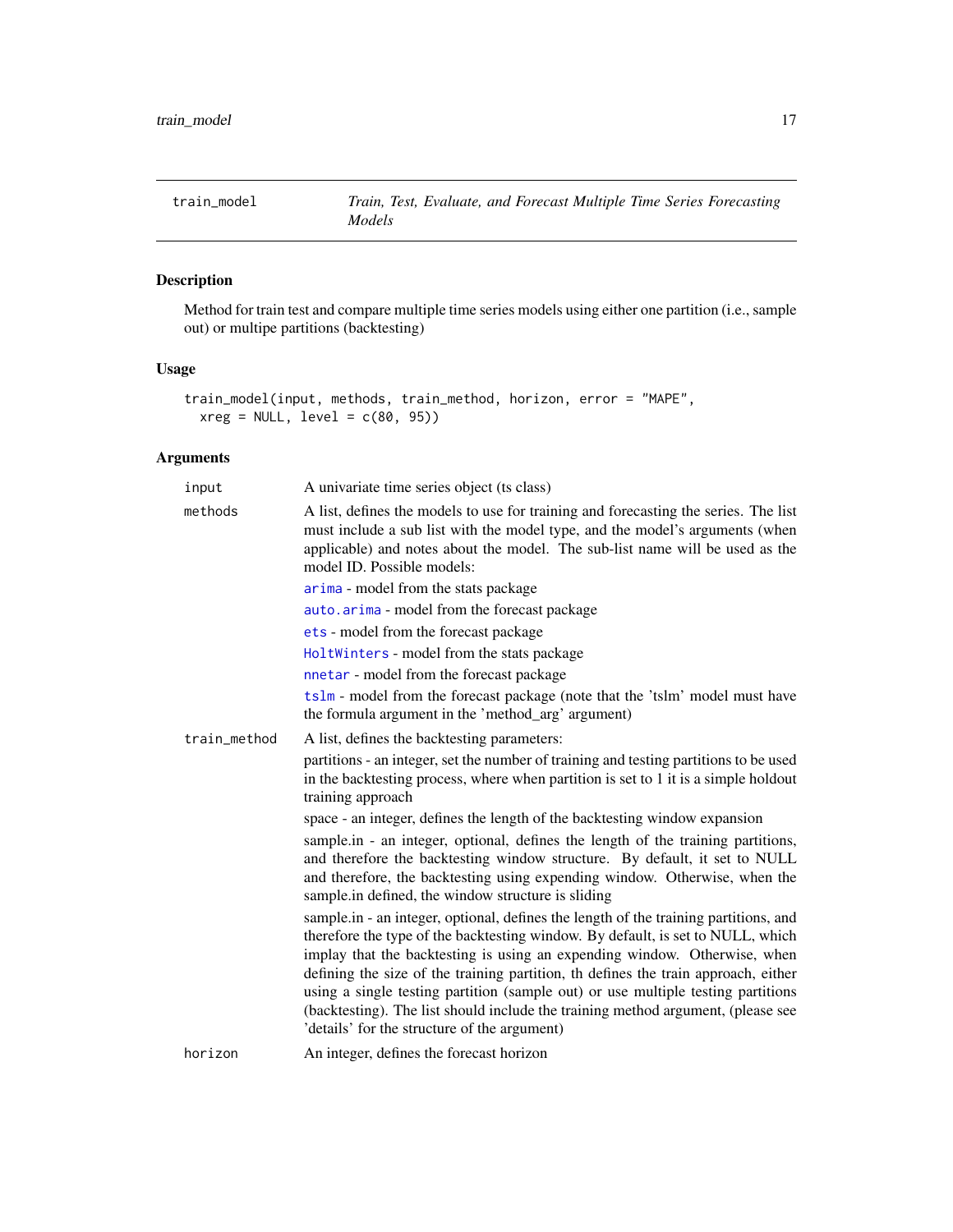<span id="page-17-0"></span>

| error | A character, defines the error metrics to be used to sort the models leaderboard.<br>Possible metric - "MAPE" or "RMSE"                                                                                                                                           |
|-------|-------------------------------------------------------------------------------------------------------------------------------------------------------------------------------------------------------------------------------------------------------------------|
| xreg  | Optional, a list with two vectors (e.g., data.frame or matrix) of external regres-<br>sors, one vector corresponding to the input series and second to the forecast itself<br>$(e.g., must have the same length as the input and forecast horizon, respectively)$ |
| level | An integer, set the confidence level of the prediction intervals                                                                                                                                                                                                  |

#### Examples

```
## Not run:
# Defining the models and their arguments
methods \le list(ets1 = list(method = "ets",
                            method_arg = list(opt.crit = "lik"),
                            notes = "ETS model with opt.crit = lik"),
                ets2 = list(method = "ets",method_{arg} = list(opt.crit = "ames"),notes = "ETS model with opt.crit = amse"),
                arimal = list(method = "arima",method_arg = list(order = c(2,1,0)),
                              notes = "ARIMA(2,1,0)"),
                arima2 = list(method = "arima",
                              method_arg = list(order = c(2,1,2),
                                                seasonal = list(order = c(1,1,1))),
                              notes = "SARIMA(2,1,2)(1,1,1)"),
                hw = list(method = "HoltWinters",
                          method_arg = NULL,
                          notes = "HoltWinters Model"),
                tslm = list(method = "tslm",method_arg = list(formula = input \sim trend + season),
                            notes = "tslm model with trend and seasonal components"))
# Training the models with backtesting
md <- train_model(input = USgas,
                  methods = methods,
                  train_method = list(partitions = 4,
                                      sample.out = 12,
                                      space = 3),
                  horizon = 12,
                  error = "MAPE")
# View the model performance on the backtesting partitions
md$leaderboard
## End(Not run)
```
ts\_cor *An Interactive Visualization of the ACF and PACF Functions*

#### Description

An Interactive Visualization of the ACF and PACF Functions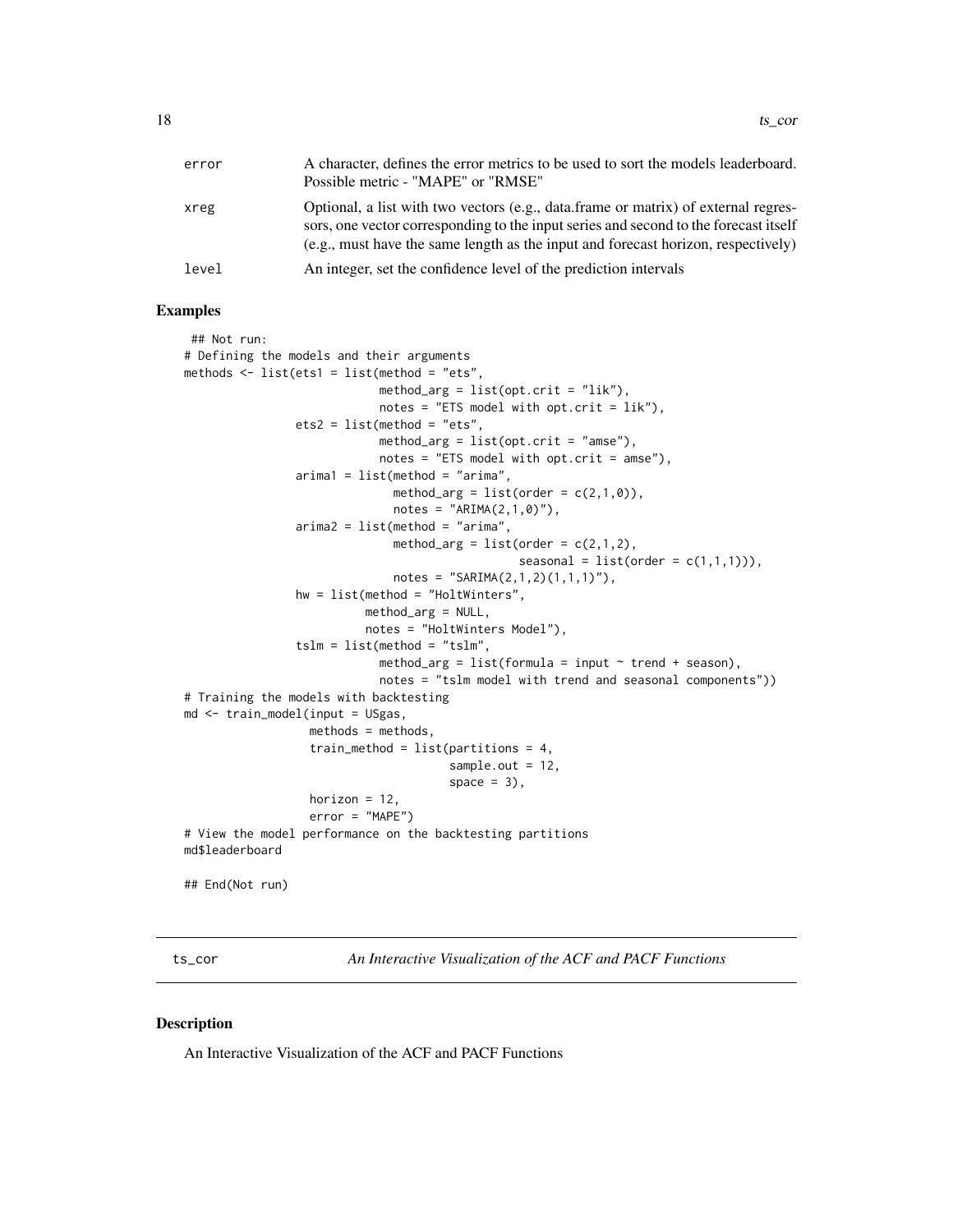# <span id="page-18-0"></span>ts\_decompose 19

#### Usage

```
ts_cor(ts.obj, type = "both", seasonal = TRUE, ci = 0.95,lag.max = NULL, seasonal_lags = NULL)
```
# Arguments

| ts.obj        | A univariate time series object class 'ts'                                                                                                                                                                                                                                                        |
|---------------|---------------------------------------------------------------------------------------------------------------------------------------------------------------------------------------------------------------------------------------------------------------------------------------------------|
| type          | A character, defines the plot type - 'acf' for ACF plot, 'pacf' for PACF plot, and<br>'both' (default) for both ACF and PACF plots                                                                                                                                                                |
| seasonal      | A boolean, when set to TRUE (default) will color the seasonal lags                                                                                                                                                                                                                                |
| ci            | The significant level of the estimation - a numeric value between 0 and 1, default<br>is set for $0.95$                                                                                                                                                                                           |
| lag.max       | maximum lag at which to calculate the acf. Default is $10*log10(N/m)$ where N<br>is the number of observations and m the number of series. Will be automatically<br>limited to one less than the number of observations in the series                                                             |
| seasonal_lags | A vector of integers, highlight specific cyclic lags (besides the main seasonal<br>lags of the series). This is useful when working with multiseasonal time series<br>data. For example, for a monthly series (e.g., frequency 12) setting the argument<br>to 3 will highlight the quarterly lags |

#### Examples

```
data(USgas)
ts_cor(ts.obj = USgas)
# Setting the maximum number of lags to 72
ts_cor(ts.obj = USgas, lag.max = 72)
# Plotting only ACF
ts\_cor(ts.obj = USgas, lag.max = 72, type = "acf")
```
ts\_decompose *Visualization of the Decompose of a Time Series Object*

#### Description

Interactive visualization the trend, seasonal and random components of a time series based on the decompose function from the stats package.

#### Usage

```
ts_decompose(ts.obj, type = "additive", showline = TRUE)
```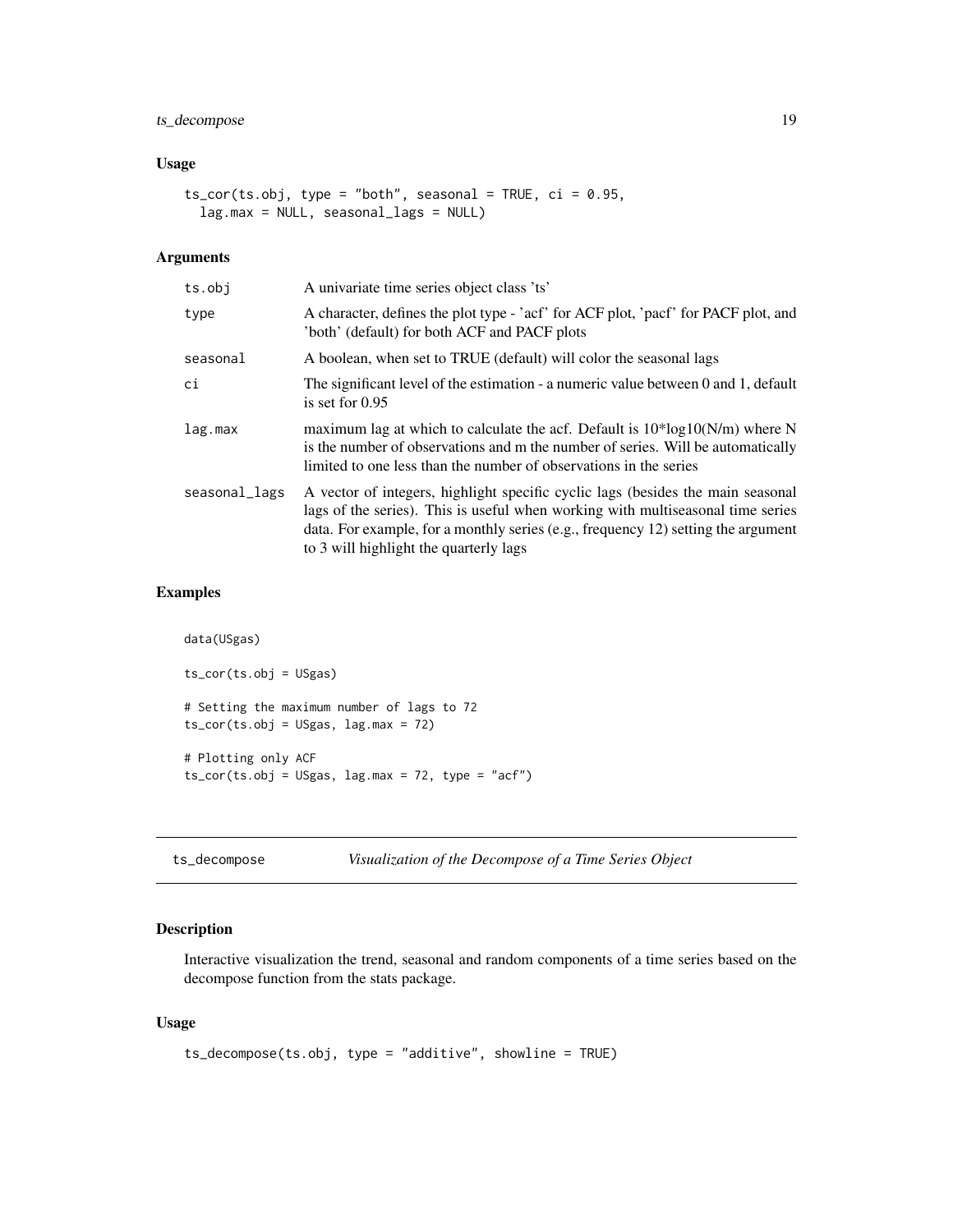# <span id="page-19-0"></span>Arguments

| ts.obi   | a univariate time series object of a class "ts", "zoo" or "xts"                                                                                                                  |
|----------|----------------------------------------------------------------------------------------------------------------------------------------------------------------------------------|
| type     | Set the type of the seasonal component, can be set to either "additive", "mul-<br>tiplicative" or "both" to compare between the first two options (default set to<br>"additive") |
| showline | Logic, add a separation line between each of the plot components (default set to<br>TRUE)                                                                                        |

# Examples

```
# Defualt decompose plot
ts_decompose(AirPassengers)
# Remove the sepration lines between the plot components
ts_decompose(AirPassengers, showline = FALSE)
# Plot side by side a decompose of additive and multiplicative series
ts_decompose(AirPassengers, type = "both")
```

| ts_grid |  | Tuning Time Series Forecasting Models Parameters with Grid Search |  |
|---------|--|-------------------------------------------------------------------|--|
|         |  |                                                                   |  |

# Description

Tuning time series models with grid search approach using backtesting method. If set to "auto" (default), will use all available cores in the system minus 1

# Usage

```
ts_grid(ts.obj, model, optim = "MAPE", periods, window_length = NULL,
 window_space, window_test, hyper_params, parallel = TRUE,
 n.cores = "auto")
```
# Arguments

| ts.obj        | A univariate time series object of a class "ts"                                                                                                                                                              |
|---------------|--------------------------------------------------------------------------------------------------------------------------------------------------------------------------------------------------------------|
| model         | A string, defines the model c("HoltWinters"), currently support only Holt-Winters<br>model                                                                                                                   |
| optim         | A string, set the optimization method - c("MAPE", "RMSE")                                                                                                                                                    |
| periods       | A string, set the number backtesting periods                                                                                                                                                                 |
| window_length | An integer, defines the length of the backtesting training window. If set to NULL<br>(default) will use an expending window starting the from the first observation,<br>otherwise will use a sliding window. |
| window_space  | An integer, set the space length between each of the backtesting training parti-<br>tion                                                                                                                     |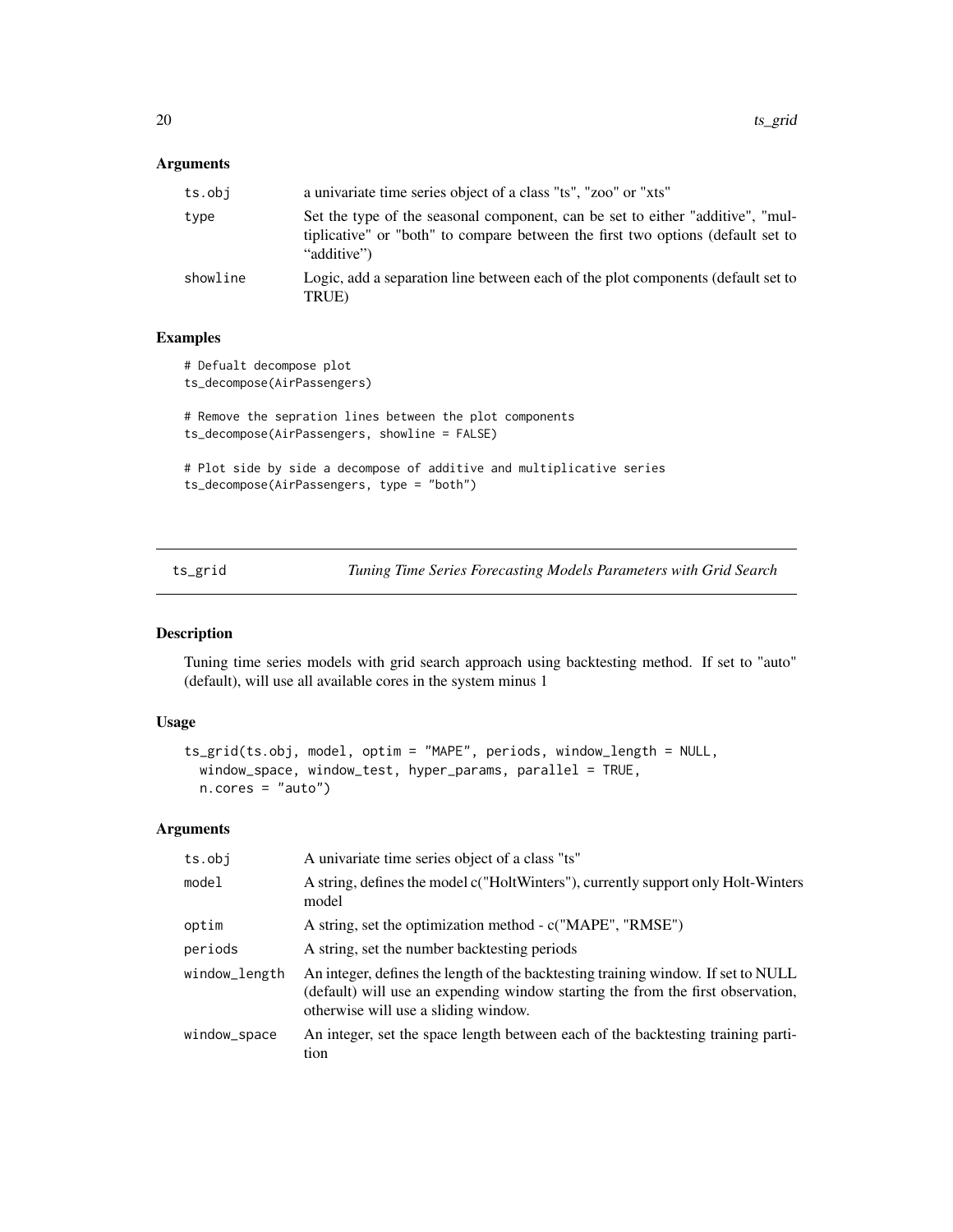#### ts\_grid 21

| window_test  | An integer, set the length of the backtesting testing partition                                                                            |
|--------------|--------------------------------------------------------------------------------------------------------------------------------------------|
| hyper_params | A list, defines the tuning parameters and their range                                                                                      |
| parallel     | Logical, if TRUE use multiple cores in parallel                                                                                            |
| n.cores      | Set the number of cores to use if the parallel argument is set to TRUE. If set to<br>"auto" (default), will use n-1 of the available cores |

#### Value

A list

```
## Not run:
data(USgas)
# Starting with a shallow search (sequence between 0 and 1 with jumps of 0.1)
# To speed up the process, will set the parallel option to TRUE
# to run the search in parallel using 8 cores
hw_grid_shallow <- ts_grid(ts.obj = USgas,
                            periods = 6,
                            model = "HoltWinters",
                            optim = "MAPE",
                            window_space = 6,
                            window_test = 12,
                            hyper_params = list(alpha = seq(0.01, 1, 0.1)),
                                                 beta = seq(0.01, 1, 0.1),
                                                 gamma = seq(0.01, 1, 0.1)),parallel = TRUE,
                            n.core<sub>s</sub> = 8)# Use the parameter range of the top 20 models
 # to set a narrow but more agressive search
a_min <- min(hw_grid_shallow$grid_df$alpha[1:20])
 a_max <- max(hw_grid_shallow$grid_df$alpha[1:20])
b_min <- min(hw_grid_shallow$grid_df$beta[1:20])
b_max <- max(hw_grid_shallow$grid_df$beta[1:20])
g_min <- min(hw_grid_shallow$grid_df$gamma[1:20])
g_max <- max(hw_grid_shallow$grid_df$gamma[1:20])
hw_grid_second <- ts_grid(ts.obj = USgas,
                           periods = 6,
                           model = "HoltWinters",
                           optim = "MAPE",
                           window_space = 6,
                           window_test = 12,
                           hyper_params = list(alpha = seq(a,min, a_max, 0.05),
```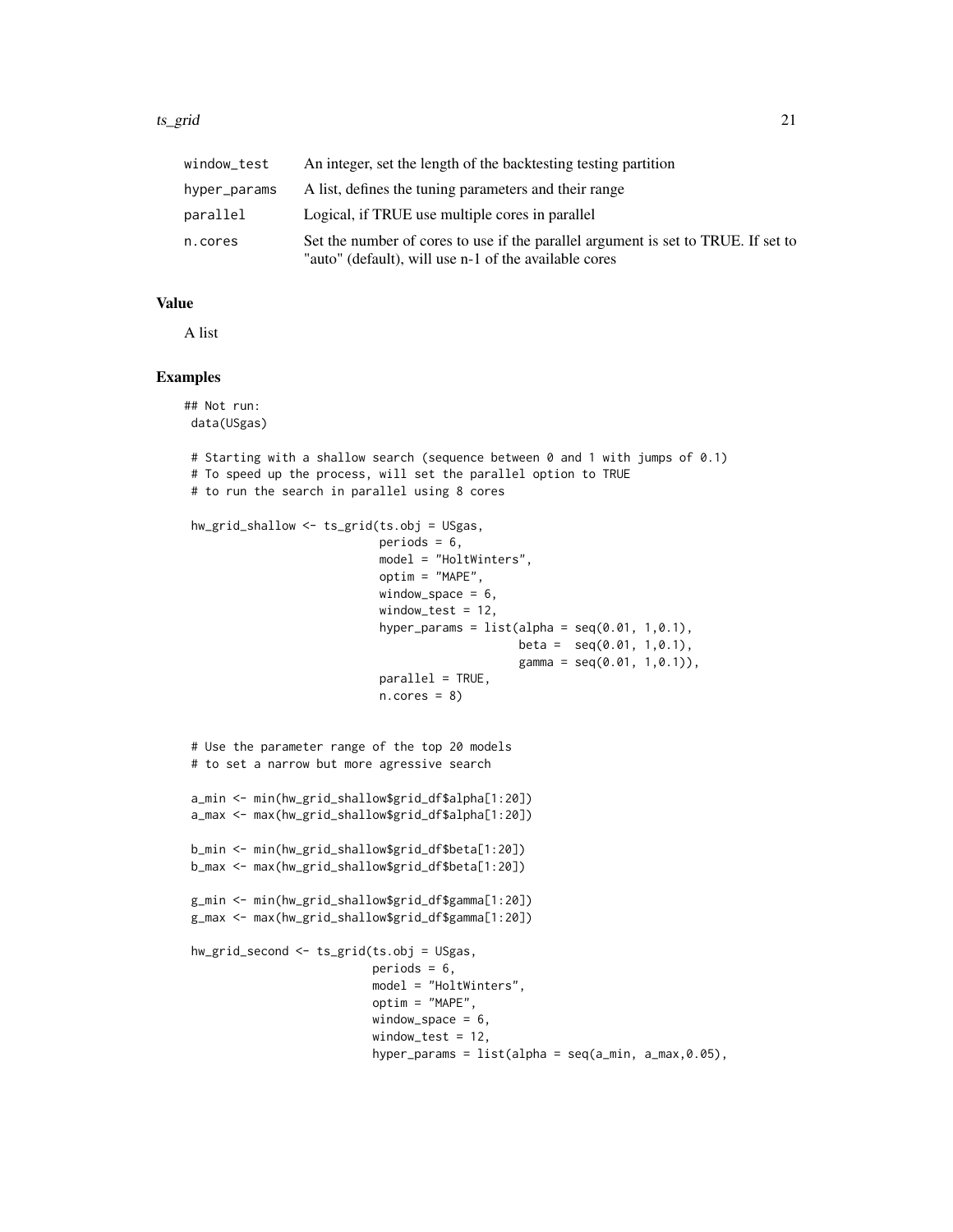```
beta = seq(b_{min}, b_{max}, 0.05),
                                                  gamma = seq(g\_min, g\_max, 0.05),
                            parallel = TRUE,
                            n.core<sub>s</sub> = 8)md <- HoltWinters(USgas,
                    alpha = hw_grid_second$alpha,
                    beta = hw_grid_second$beta,
                    gamma = hw_grid_second$gamma)
library(forecast)
fc \le forecast(md, h = 60)
plot_forecast(fc)
## End(Not run)
```
#### ts\_heatmap *Heatmap Plot for Time Series*

#### Description

Heatmap plot for time series object by it periodicity (currently support only daily, weekly, monthly and quarterly frequencies)

#### Usage

```
ts_heatmap(ts.obj, last = NULL, wday = TRUE, color = "Blues",
  title = NULL, padding = TRUE)
```
#### Arguments

| ts.obj  | A univariate time series object of a class "ts", "zoo", "xts", and the data frame<br>family (data.frame, data.table, tbl, tibble, etc.) with a Date column and at least<br>one numeric column. This function support time series objects with a daily,<br>weekly, monthly and quarterly frequencies |
|---------|-----------------------------------------------------------------------------------------------------------------------------------------------------------------------------------------------------------------------------------------------------------------------------------------------------|
| last    | An integer (optional), set a subset using only the last observations in the series                                                                                                                                                                                                                  |
| wday    | An boolean, provides a weekday veiw for daily data (relevent only for objects<br>with dates such as xts, zoo, data.frame, etc.)                                                                                                                                                                     |
| color   | A character, setting the color palette of the heatmap. Corresponding to any of<br>the RColorBrewer palette or any other arguments of the col_numeric function.<br>By default using the "Blues" palette                                                                                              |
| title   | A character (optional), set the plot title                                                                                                                                                                                                                                                          |
| padding | A boolean, if TRUE will add to the heatmap spaces between the observations                                                                                                                                                                                                                          |
|         |                                                                                                                                                                                                                                                                                                     |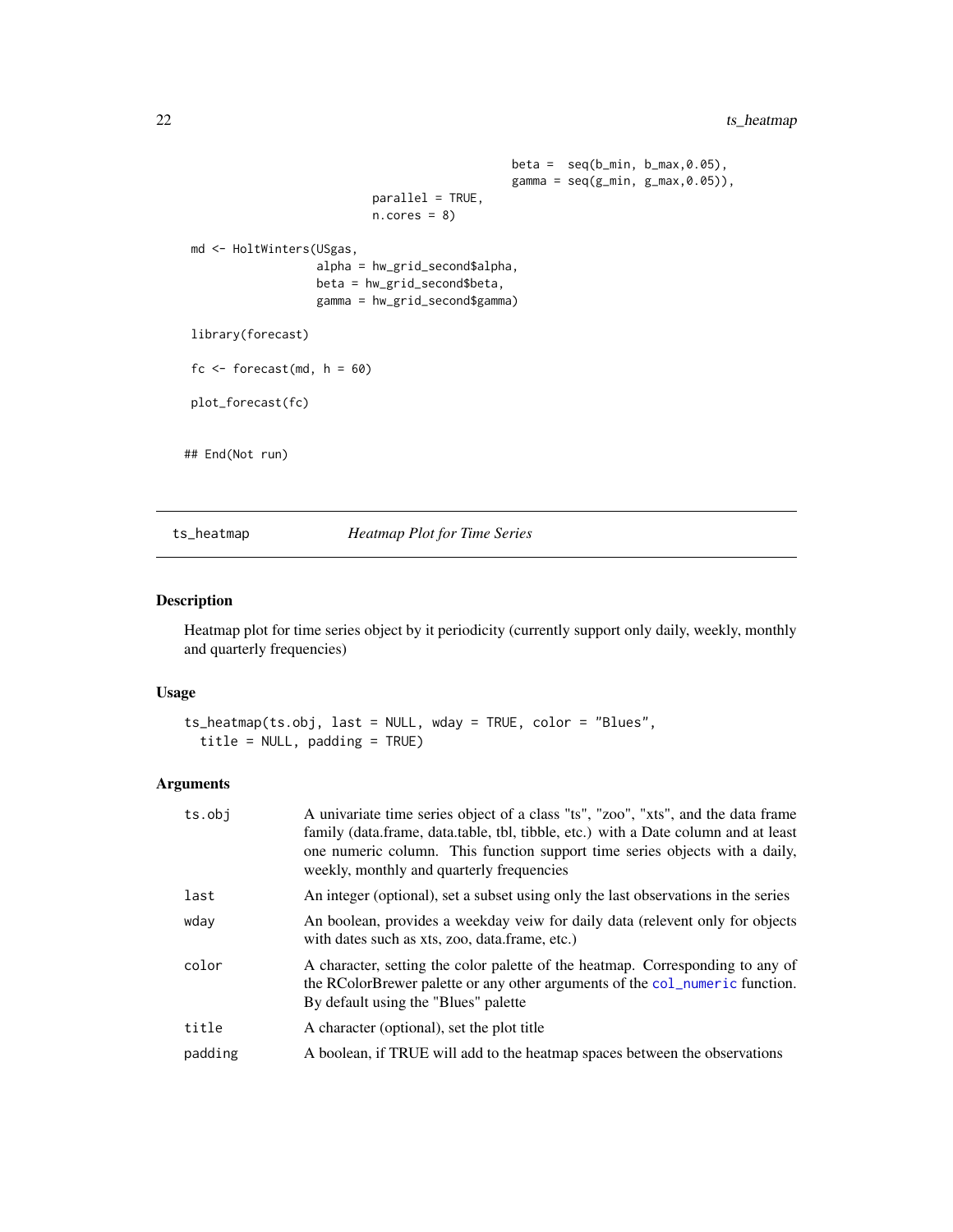#### <span id="page-22-0"></span> $t_s$ \_info 23

# Examples

```
data(USgas)
ts_heatmap(USgas)
# Show only the last 4 years
ts_heatmap(USgas, last = 4 *12)
```
# ts\_info *Get the Time Series Information*

# Description

Returning the time series object main characteristics

# Usage

ts\_info(ts.obj)

# Arguments

ts.obj A time series object of a class "ts", "mts", "xts", or "zoo"

# Value

Text

# Examples

```
# ts object
data("USgas")
ts_info(USgas)
# mts object
data("Coffee_Prices")
ts_info(Coffee_Prices)
```
# xts object data("Michigan\_CS") ts\_info(Michigan\_CS)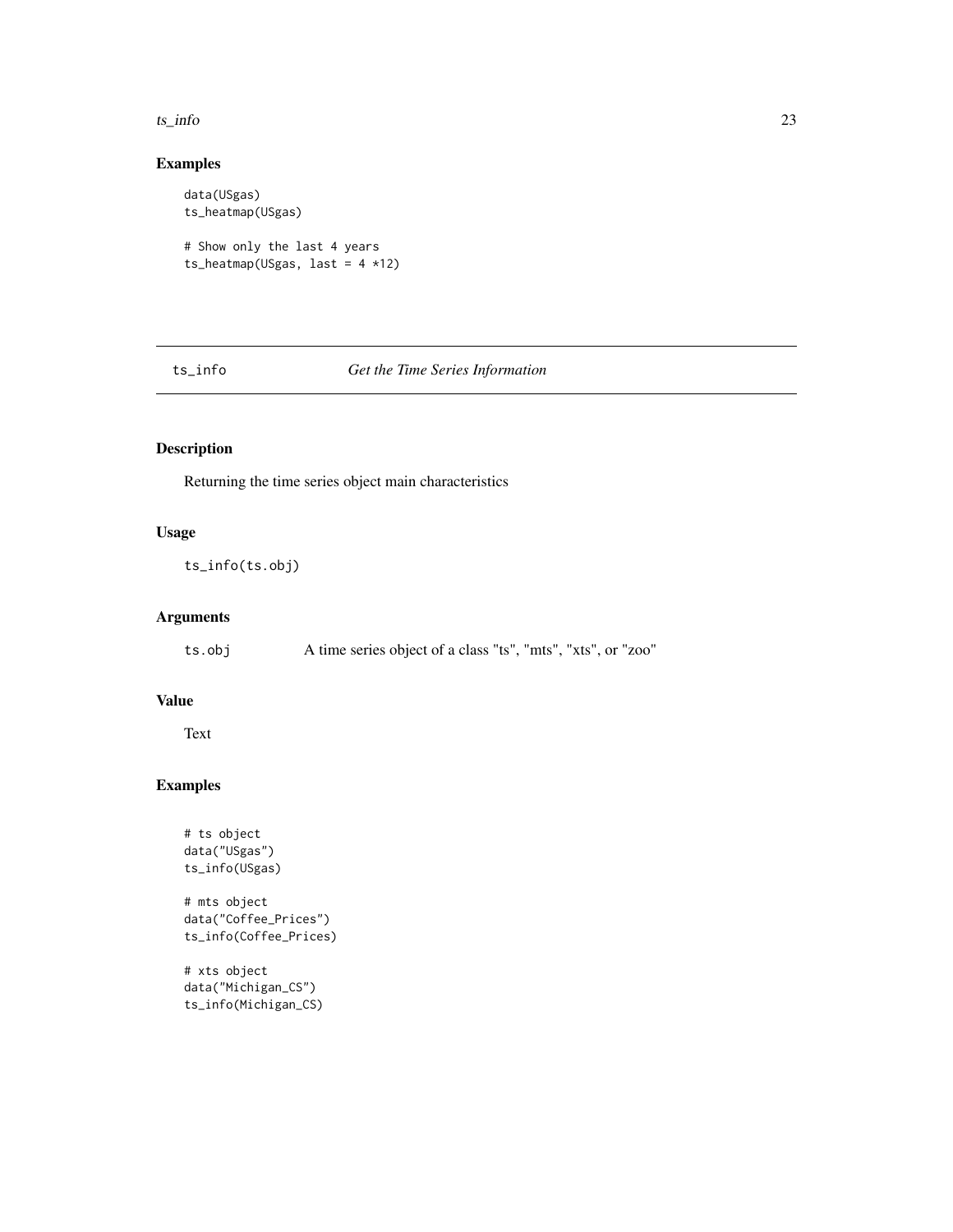<span id="page-23-0"></span>

Visualization of series with its lags, can be used to identify a correlation between the series and it lags

# Usage

```
ts\_{lags}(ts.obj, lags = 1:12, margin = 0.02, Xshare = TRUE,Yshare = TRUE, n_plots = 3)
```
# Arguments

| ts.obj  | A univariate time series object of a class "ts", "zoo" or "xts"                                                                                                                                                                                                                                                                                                         |
|---------|-------------------------------------------------------------------------------------------------------------------------------------------------------------------------------------------------------------------------------------------------------------------------------------------------------------------------------------------------------------------------|
| lags    | An integer, set the lags range, by default will plot the first 12 lags                                                                                                                                                                                                                                                                                                  |
| margin  | Plotly parameter, either a single value or four values (all between 0 and 1). If<br>four values provided, the first will be used as the left margin, the second will be<br>used as the right margin, the third will be used as the top margin, and the fourth<br>will be used as the bottom margin. If a single value provided, it will be used as<br>all four margins. |
| Xshare  | Plotly parameter, should the x-axis be shared amongst the subplots?                                                                                                                                                                                                                                                                                                     |
| Yshare  | Plotly parameter, should the y-axis be shared amongst the subplots?                                                                                                                                                                                                                                                                                                     |
| n_plots | An integer, define the number of plots per row                                                                                                                                                                                                                                                                                                                          |
|         |                                                                                                                                                                                                                                                                                                                                                                         |

```
data(USgas)
# Plot the first 12 lags (default)
ts_lags(USgas)
# Plot the seasonal lags for the first 4 years (hence, lag 12, 24, 36, 48)
ts_lags(USgas, lags = c(12, 24, 36, 48))
# Setting the margin between the plot
ts\_{lags}(USgas, lags = c(12, 24, 36, 48), margin = 0.01)
```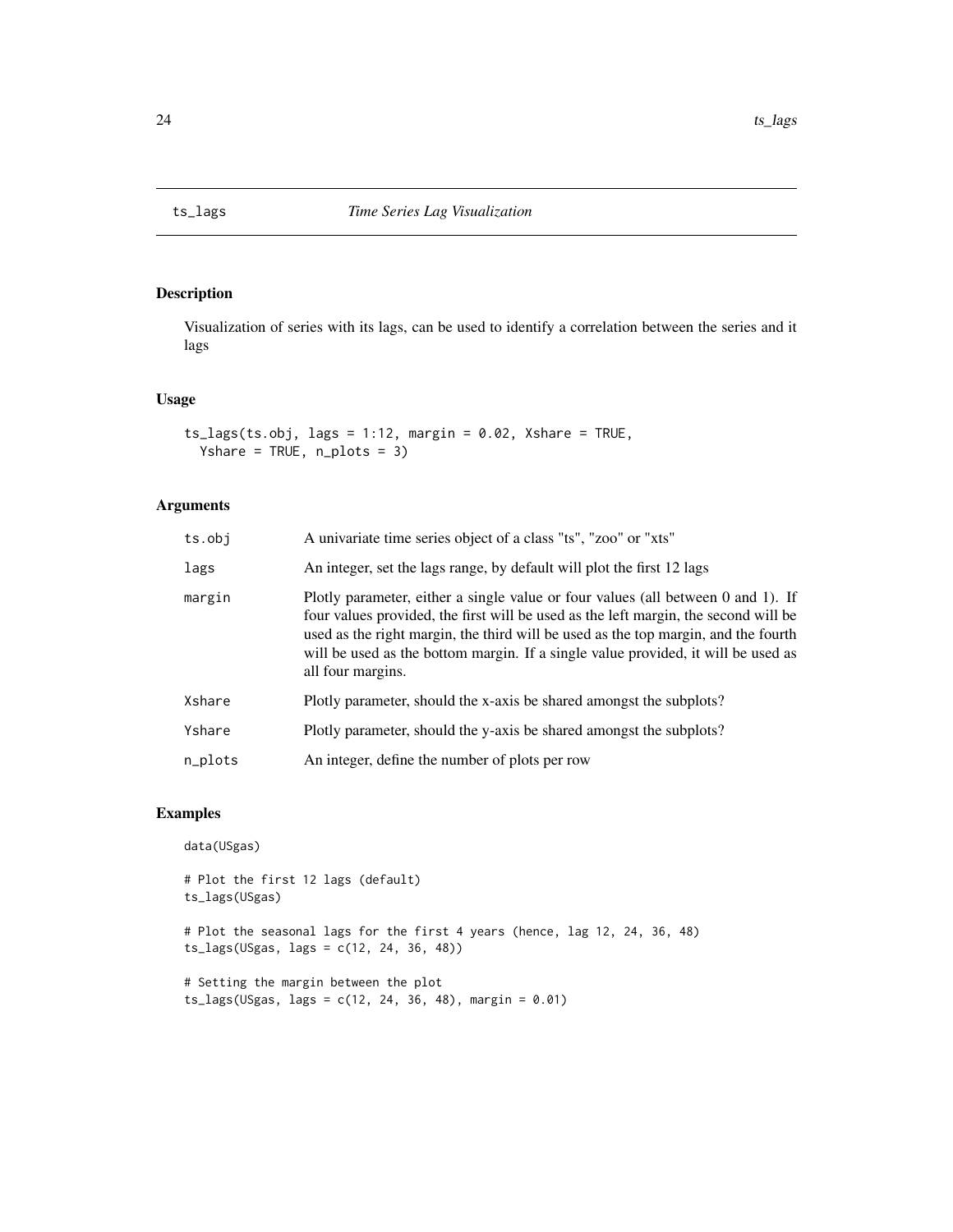<span id="page-24-0"></span>Calculate the moving average (and double moving average) for time series data

# Usage

```
ts_m (ts.obj, n = c(3, 6, 9), n_l = m, n_l = m, n_l = m,double = NULL, plot = TRUE, show_legend = TRUE, multiple = FALSE,
  separate = TRUE, margin = 0.03, title = NULL, Xtitle = NULL,
 Ytitle = NULL)
```
# Arguments

| ts.obj      | a univariate time series object of a class "ts", "zoo" or "xts" (support only series<br>with either monthly or quarterly frequency)                                                                                                   |
|-------------|---------------------------------------------------------------------------------------------------------------------------------------------------------------------------------------------------------------------------------------|
| n           | A single or multiple integers (by default using 3, 6, and 9 as inputs), define a<br>two-sides moving averages by setting the number of past and future to use in<br>each moving average window along with current observation.        |
| n_left      | A single integer (optional argument, default set to NULL), can be used, along<br>with the n_right argument, an unbalanced moving average. The n_left defines<br>the number of lags to includes in the moving average.                 |
| n_right     | A single integer (optional argument, default set to NULL), can be used, along<br>with the n_left argument, to set an unbalanced moving average. The n_right<br>defines the number of negative lags to includes in the moving average. |
| double      | A single integer, an optional argument. If not NULL (by default), will apply a<br>second moving average process on the initial moving average output                                                                                  |
| plot        | A boolean, if TRUE will plot the results                                                                                                                                                                                              |
| show_legend | A boolean, if TRUE will show the plot legend                                                                                                                                                                                          |
| multiple    | A boolean, if TRUE (and $n > 1$ ) will create multiple plots, one for each moving<br>average degree. By default is set to FALSE                                                                                                       |
| separate    | A boolean, if TRUE will separate the orignal series from the moving average<br>output                                                                                                                                                 |
| margin      | A numeric, set the plot margin when using the multiple or/and separate option,<br>default value is 0.03                                                                                                                               |
| title       | A character, if not NULL (by default), will use the input as the plot title                                                                                                                                                           |
| Xtitle      | A character, if not NULL (by default), will use the input as the plot x - axis title                                                                                                                                                  |
| Ytitle      | A character, if not NULL (by default), will use the input as the plot y - axis title                                                                                                                                                  |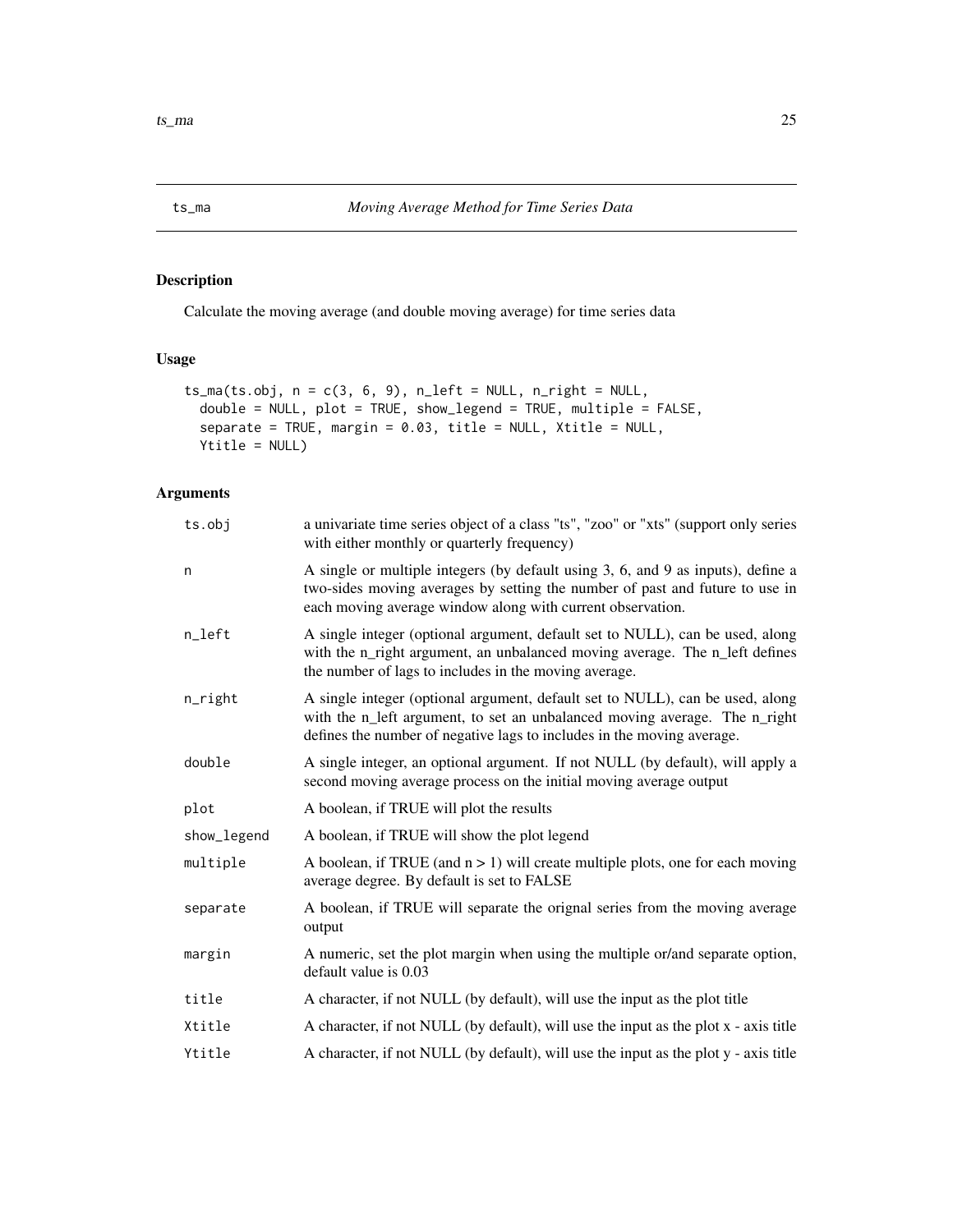#### Details

A one-side moving averages (also known as simple moving averages) calculation for Y[t] (observation Y of the series at time t):

 $MA[t|n] = (Y[t-n] + Y[t-(n-1)] + ... + Y[t]) / (n + 1),$ 

where n defines the number of consecutive observations to be used on each rolling window along with the current observation

Similarly, a two-sided moving averages with an order of  $(2*n + 1)$  for Y[t]:

 $MA[t|n] = (Y[t-n] + Y[t-(n-1)] + ... + Y[t] + ... + Y[t+(n-1)] + Y[t+n]) / (2*n+1)$ 

Unbalanced moving averages with an order of  $(k1 + k2 + 1)$  for observation Y[t]:

 $MA[t|k1 \& k2] = (Y[t-k1] + Y[t-(k1-1)] + ... + Y[t] + ... + Y[t+(k2-1)] + Y[t+k2]) / (k1 + k2 + 1)$ 

The unbalanced moving averages is a special case of two-sides moving averages, where k1 and k2 represent the number of past and future periods, respectively to be used in each rolling window, and  $k1$  !=  $k2$  (otherwise it is a normal two-sided moving averages function)

#### Value

A list with the original series, the moving averages outputs and the plot

```
## Not run:
# A one-side moving average order of 7
USgas_MA7 <- ts_ma(USgas, n_left = 6, n = NULL)
# A two-sided moving average order of 13
USgas_two_side_MA <- ts_ma(USgas, n = 6)
# Unbalanced moving average of order 12
USVSales_MA12 <- ts_ma(USVSales, n_left = 6, n_right = 5, n = NULL,
 title = "US Monthly Total Vehicle Sales - MA",
Ytitle = "Thousand of Units")
# Adding double MA of order 2 to balanced the series:
USVSales_MA12 <- ts_ma(USVSales, n_left = 6, n_right = 5, n = NULL,
 double = 2.
 title = "US Monthly Total Vehicle Sales - MA",
 Ytitle = "Thousand of Units")
# Adding several types of two-sided moving averages along with the unblanced
# Plot each on a separate plot
USVSales_MA12 <- ts_ma(USVSales, n_left = 6, n_right = 5, n = c(3, 6, 9),
double = 2, multiple = TRUE,
title = "US Monthly Total Vehicle Sales - MA",
Ytitle = "Thousand of Units")
## End(Not run)
```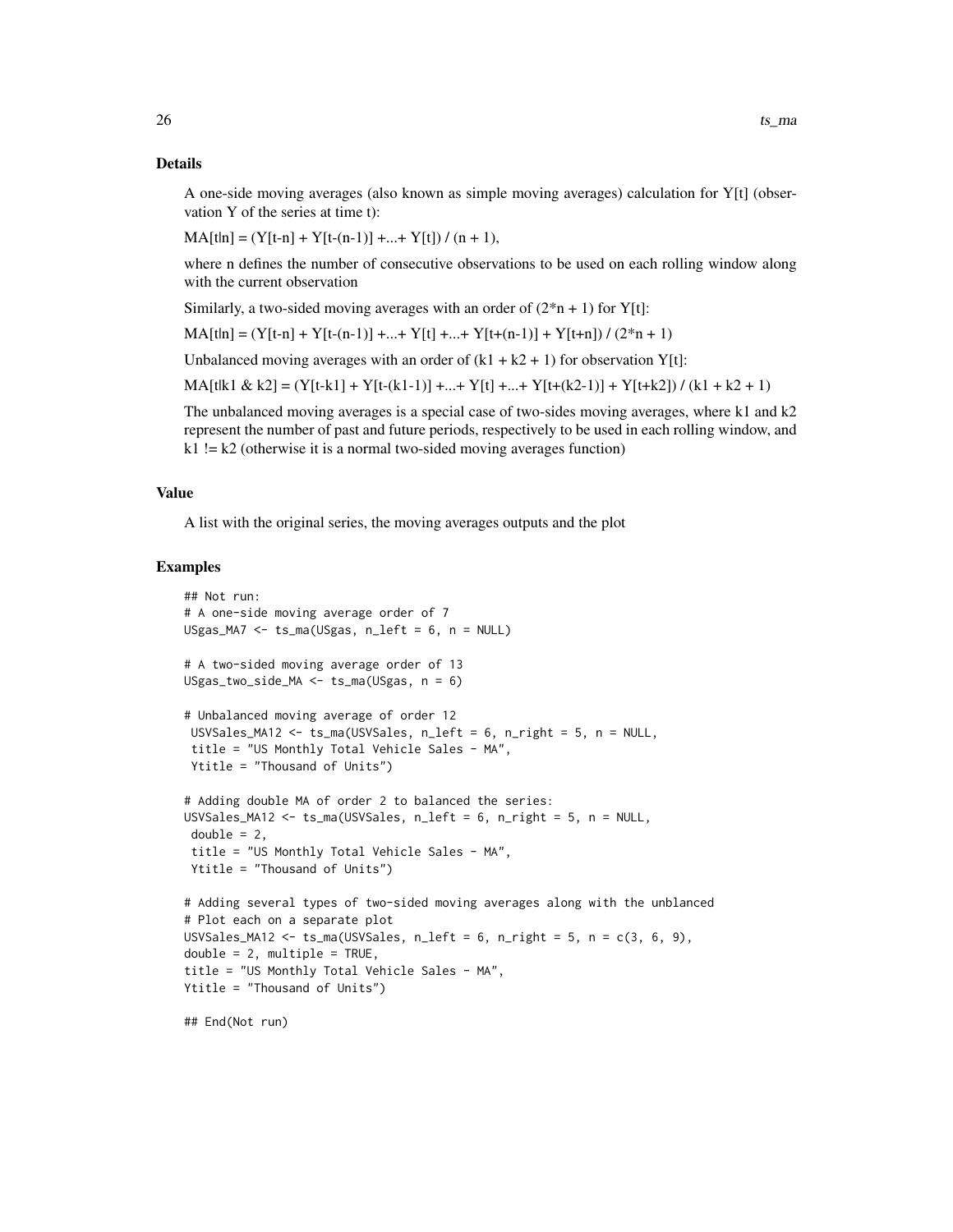<span id="page-26-0"></span>

Visualization functions for time series object

#### Usage

```
ts_plot(ts.obj, line.mode = "lines", width = 2, dash = NULL,
 color = NULL, slider = FALSE, type = "single", Xtitle = NULL,
 Ytitle = NULL, title = NULL, Xgrid = FALSE, Ygrid = FALSE)
```
# Arguments

| ts.obj    | A univariate or multivariate time series object of class "ts", "mts", "zoo", "xts",<br>or any data frame object with a minimum of one numeric column and either a<br>Date or POSIXt class column   |
|-----------|----------------------------------------------------------------------------------------------------------------------------------------------------------------------------------------------------|
| line.mode | A plotly argument, define the plot type, c("lines", "lines+markers", "markers")                                                                                                                    |
| width     | An Integer, define the plot width, default is set to 2                                                                                                                                             |
| dash      | A plotly argument, define the line style, c(NULL, "dot", "dash")                                                                                                                                   |
| color     | The color of the plot, support both name and expression                                                                                                                                            |
| slider    | Logic, add slider to modify the time axis (default set to FALSE)                                                                                                                                   |
| type      | A character, optional, if having multiple tims series object, will plot all series<br>in one plot when set to "single" (default), or plot each series on a separate plot<br>when set to "multiple" |
| Xtitle    | A character, set the X axis title, default set to NULL                                                                                                                                             |
| Ytitle    | A character, set the Y axis title, default set to NULL                                                                                                                                             |
| title     | A character, set the plot title, default set to NULL                                                                                                                                               |
| Xgrid     | Logic, show the X axis grid if set to TRUE                                                                                                                                                         |
| Ygrid     | Logic, show the Y axis grid if set to TRUE                                                                                                                                                         |
|           |                                                                                                                                                                                                    |

```
data(USVSales)
ts_plot(USVSales)
# adding slider
ts_plot(USVSales, slider = TRUE)
```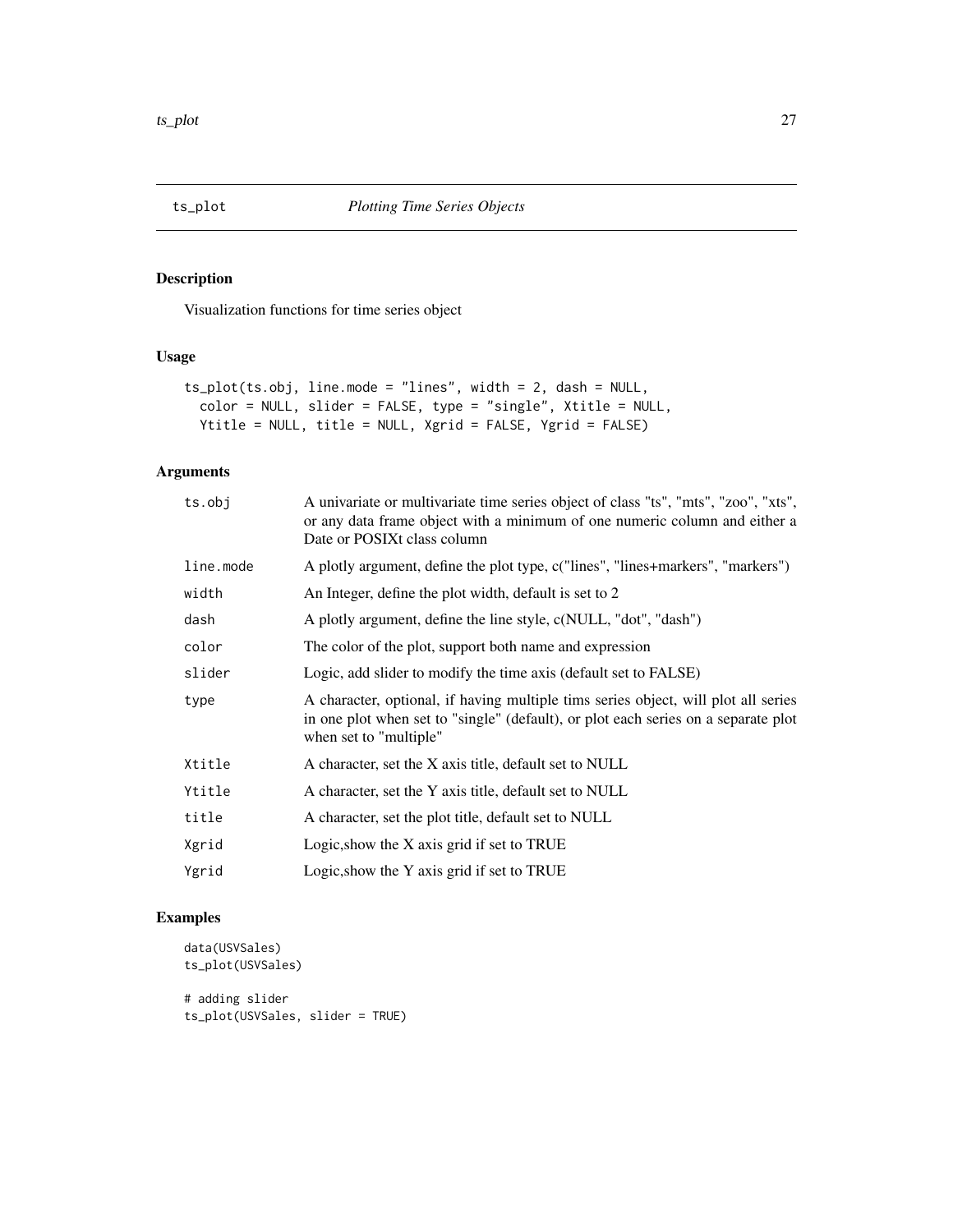<span id="page-27-0"></span>

Polor plot for time series object (ts, zoo, xts), currently support only monthly and quarterly frequency

#### Usage

```
ts_polar(ts.obj, title = NULL, width = 600, height = 600,
  left = 25, right = 25, top = 25, bottom = 25)
```
# Arguments

| ts.obj | A univariate time series object of a class "ts", "zoo" or "xts" (support only series<br>with either monthly or quarterly frequency) |
|--------|-------------------------------------------------------------------------------------------------------------------------------------|
| title  | Add a title for the plot, default set to NULL                                                                                       |
| width  | The widht of the plot in pixels, default set to 600                                                                                 |
| height | The height of the plot pixels, default set to 600                                                                                   |
| left   | Set the left margin of the plot in pixels, default set to 25                                                                        |
| right  | Set the right margin of the plot in pixels, default set to 25                                                                       |
| top    | Set the top margin of the plot in pixels, default set to 25                                                                         |
| bottom | Set the bottom margin of the plot in pixels, default set to 25                                                                      |

# Examples

data(USgas) ts\_polar(USgas)

ts\_quantile *Quantile Plot for Time Series*

# Description

A quantile plot of time series data, allows the user to display a quantile plot of a series by a subset period

#### Usage

```
ts_quantile(ts.obj, upper = 0.75, lower = 0.25, period = NULL,
 n = 1, title = NULL, Xtitle = NULL, Ytitle = NULL)
```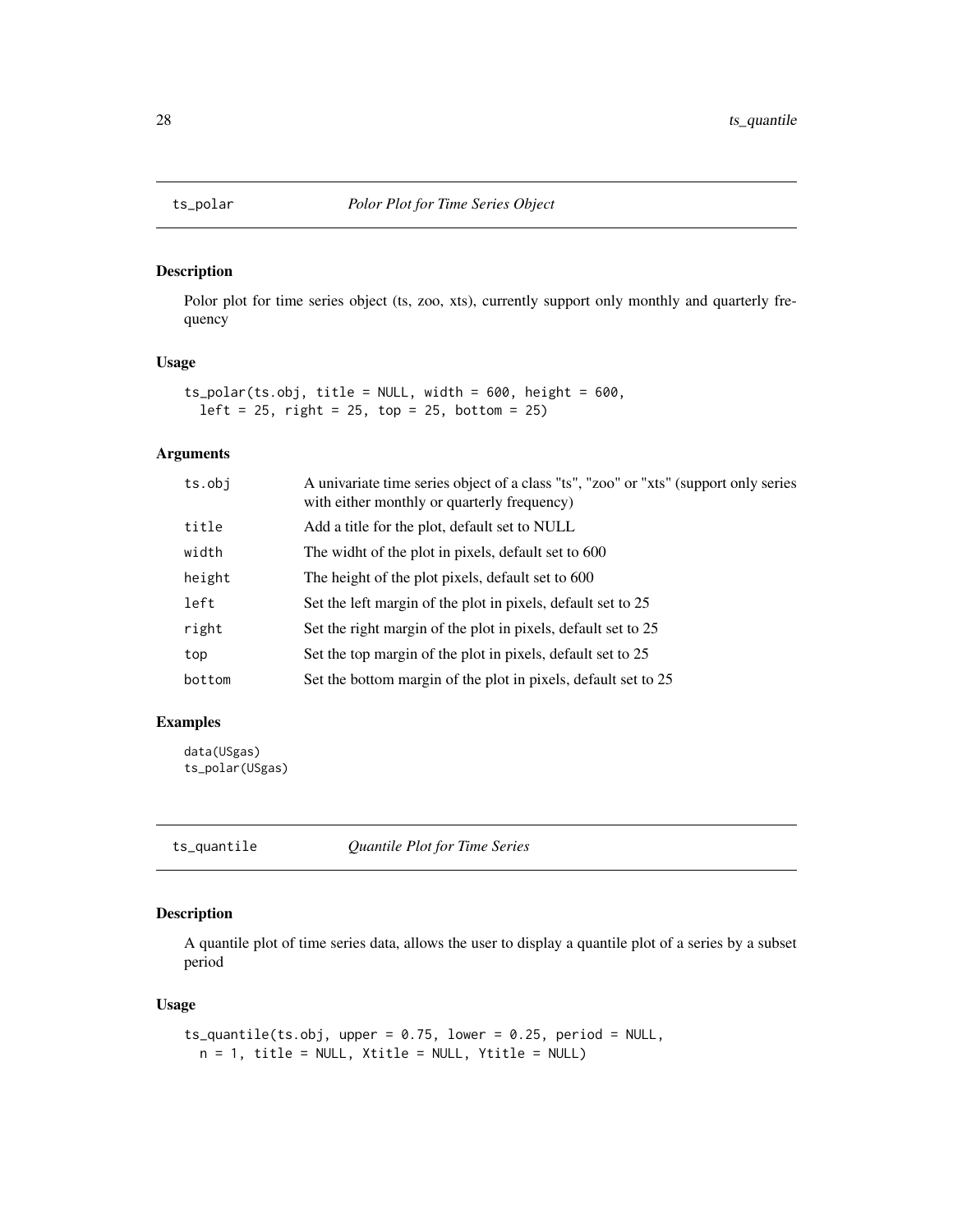# <span id="page-28-0"></span>ts\_quantile 29

#### Arguments

| ts.obj | A univariate time series object of a class "zoo", "xts", or data frame family<br>("data.frame", "data.table", "tbl")                                                                                                                                                                                                       |
|--------|----------------------------------------------------------------------------------------------------------------------------------------------------------------------------------------------------------------------------------------------------------------------------------------------------------------------------|
| upper  | A numeric value between 0 and 1 (excluding 0, and greater than the "lower"<br>argument) set the upper bound of the quantile plot (using the "probs" argument<br>of the quantile function). By default set to 0.75                                                                                                          |
| lower  | A numeric value between 0 and 1 (excluding 1, and lower than the "upper"<br>argument) set the upper bound of the quantile plot (using the "probs" argument<br>of the quantile function). By default set to 0.25                                                                                                            |
| period | A character, set the period level of the data for the quantile calculation and plot<br>representation. Must be one level above the input frequency (e.g., an hourly<br>data can represent by daily, weekdays, monthly, quarterly and yearly). Possible<br>options c("daily", "weekdays", "monthly", "quarterly", "yearly") |
| n      | An integer, set the number of plots rows to display (by setting the nrows argu-<br>ment in the subplot function), must be an integer between 1 and the frequency<br>of the period argument.                                                                                                                                |
| title  | A character, set the plot title, default set to NULL                                                                                                                                                                                                                                                                       |
| Xtitle | A character, set the X axis title, default set to NULL                                                                                                                                                                                                                                                                     |
| Ytitle | A character, set the Y axis title, default set to NULL                                                                                                                                                                                                                                                                     |
|        |                                                                                                                                                                                                                                                                                                                            |

# Examples

## Not run:

```
# Loading the UKgrid package to pull a multie seasonality data
require(UKgrid)
UKgrid_half_hour <- extract_grid(type = "xts", aggregate = NULL)
# Plotting the quantile of the UKgrid dataset
# No period subset
ts_quantile(UKgrid_half_hour,
period = NULL,
title = "The UK National Grid Net Demand for Electricity - Quantile Plot")
# Plotting the quantile of the UKgrid dataset
# Using a weekday subset
ts_quantile(UKgrid_half_hour,
period = "weekdays",
title = "The UK National Grid Net Demand for Electricity - by Weekdays")
# Spacing the plots by setting the
# number of rows of the plot to 2
ts_quantile(UKgrid_half_hour,
period = "weekdays",
title = "The UK National Grid Net Demand for Electricity - by Weekdays",
n = 2
```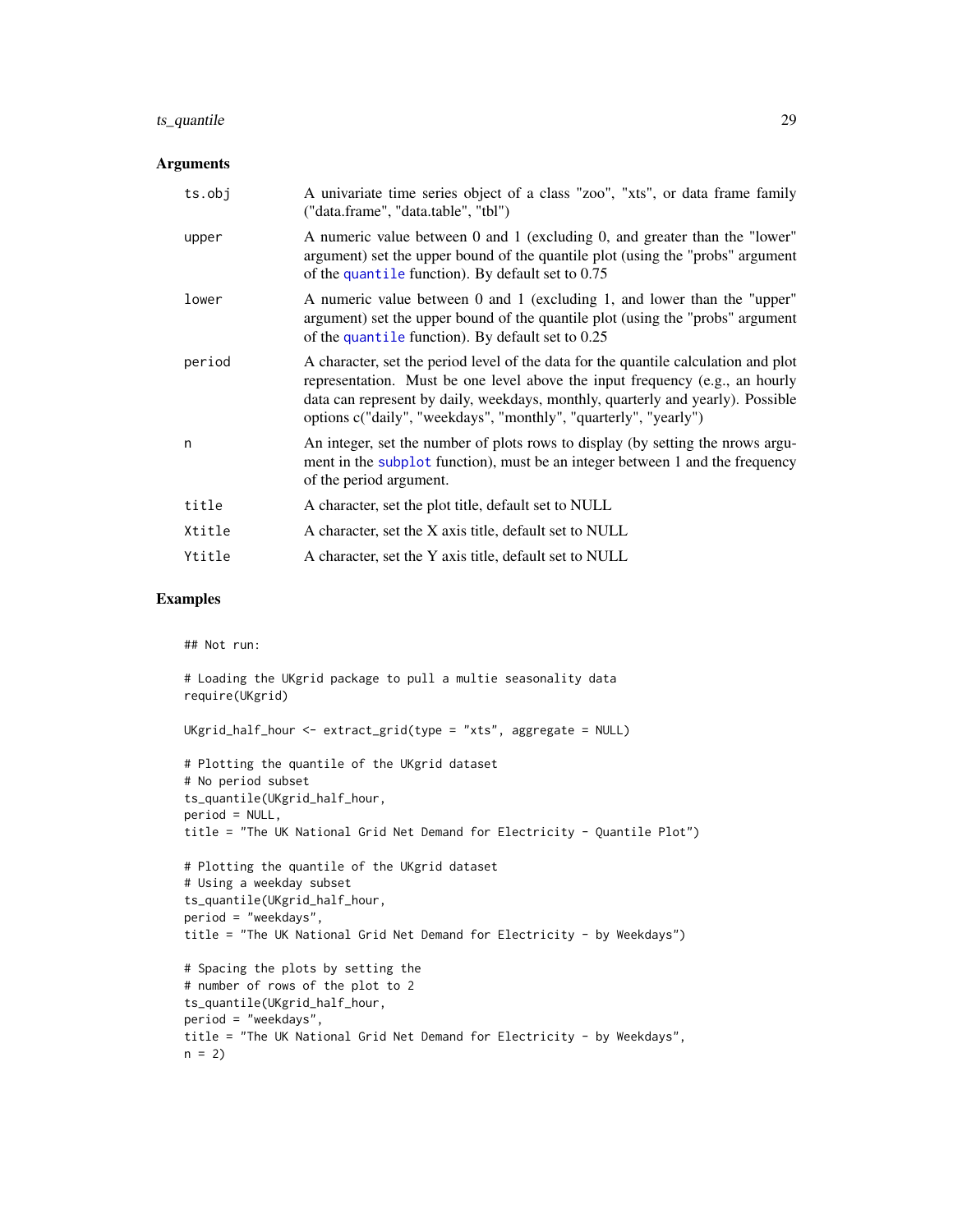```
## End(Not run)
```
ts\_reshape *Transform Time Series Object to Data Frame Format*

# Description

Transform time series object into data frame format

#### Usage

ts\_reshape(ts.obj, type = "wide", frequency = NULL)

# Arguments

| ts.obj    | a univariate time series object of a class "ts", "zoo", "xts", and the data frame<br>family (data.frame, data.table, tbl, tibble, etc.) with a Date column and at least<br>one numeric column. This function support time series objects with a daily,<br>weekly, monthly or quarterly frequencies |
|-----------|----------------------------------------------------------------------------------------------------------------------------------------------------------------------------------------------------------------------------------------------------------------------------------------------------|
| type      | The reshape type -<br>"wide" set the years as the columns and the cycle units (months or quarter) as<br>the rows, or                                                                                                                                                                               |
|           | "long" split the time object to year, cycle unit and value                                                                                                                                                                                                                                         |
| frequency | An integer, define the series frequency when more than one option is avaiable<br>and the input is one of the data frame family. If set to NULL will use the first<br>option by default when applicable - daily = $c(7, 365)$                                                                       |

# Examples

data(USgas) USgas\_df <- ts\_reshape(USgas)

ts\_seasonal *Seasonality Visualization of Time Series Object*

#### Description

Visualize time series object by it periodicity, currently support time series with daily, monthly and quarterly frequency

#### Usage

```
ts_seasonal(ts.obj, type = "normal", title = NULL, Ygrid = TRUE,
 Xgrid = TRUE, last = NULL, palette = "Set1",
 palette_normal = "viridis")
```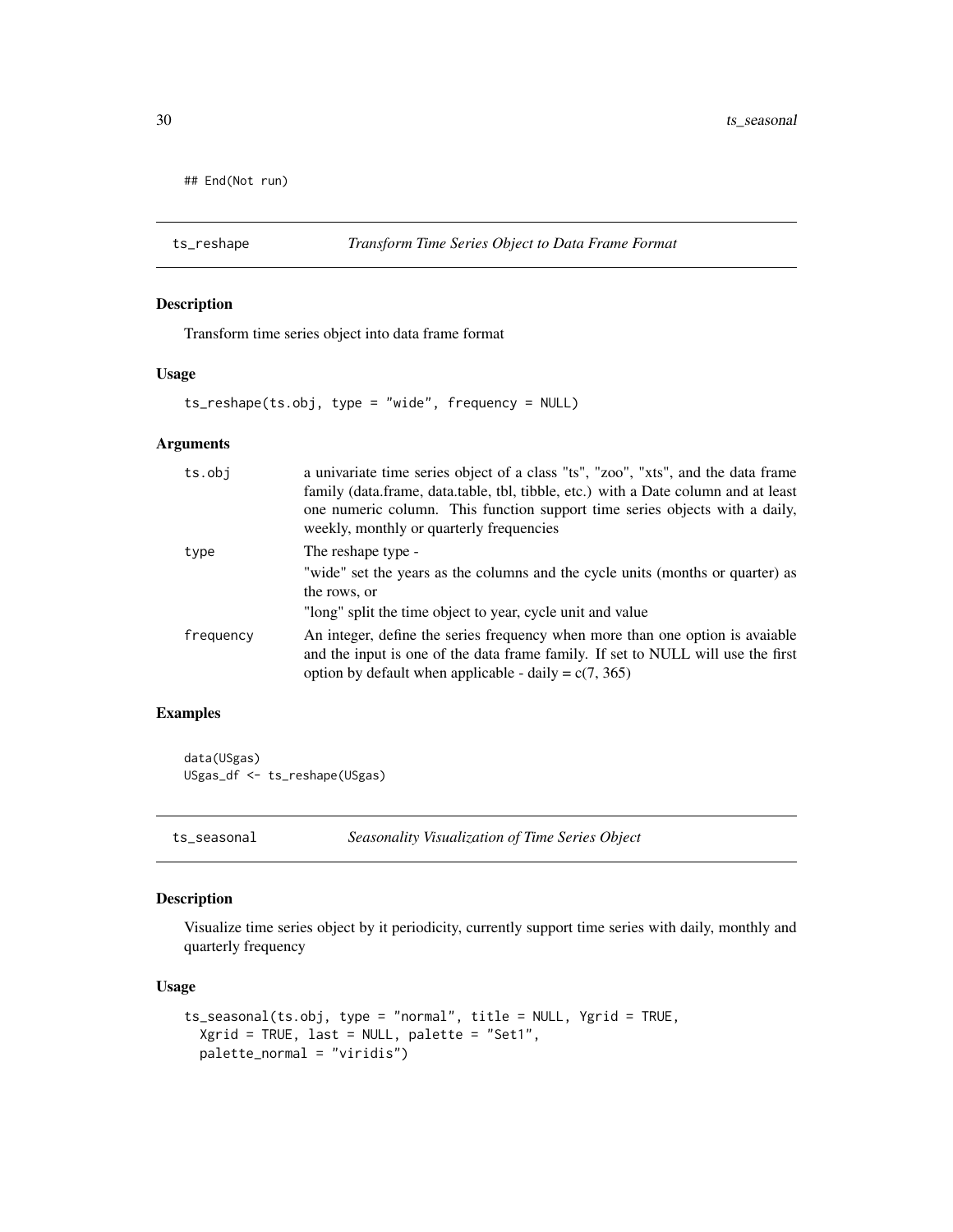#### <span id="page-30-0"></span> $ts\_split$  31

# Arguments

| ts.obj  | Input object, either a univariate time series object of a class "ts", "zoo", "xts",<br>or a data frame object of a class "data.frame", "tbl", "data.table" as long as there<br>is at least one "Date"/"POSIXt" and a "numeric" objects (if there are more then<br>one, by defualt will use the first of each). Currently support only daily, weekly,<br>monthly, and quarterly frequencies |
|---------|--------------------------------------------------------------------------------------------------------------------------------------------------------------------------------------------------------------------------------------------------------------------------------------------------------------------------------------------------------------------------------------------|
| type    | The type of the seasonal plot - "normal" to split the series by full cycle units, or<br>"cycle" to split by cycle units (applicable only for monthly and quarterly data),<br>or "box" for box-plot by cycle units, or "all" for all the three plots together                                                                                                                               |
| title   | Plot title - Character object                                                                                                                                                                                                                                                                                                                                                              |
| Ygrid   | Logic, show the Y axis grid if set to TRUE (default)                                                                                                                                                                                                                                                                                                                                       |
| Xgrid   | Logic, show the X axis grid if set to TRUE (defualt)                                                                                                                                                                                                                                                                                                                                       |
| last    | Subset the data to the last number of observations                                                                                                                                                                                                                                                                                                                                         |
| palette | A character, the color palette to be used when the "cycle" or "box" plot are being<br>selected (by setting the type to "cycle", "box", or "all"). All the palettes in the<br>RColorBrewer and viridis packages are available to be use, the default option is<br>"Set1" from the RColorBrewer package                                                                                      |
|         | palette_normal A character, the color palette to be used when the "normal" plot is being selected<br>(by setting the type to "normal" or "all"). All the palettes in the RColorBrewer<br>and viridis packages are available to be used, the default palette is "viridis" from<br>the RColorBrewer package                                                                                  |

# Examples

```
data(USgas)
ts_seasonal(USgas)
# Seasonal box plot
ts_seasonal(USgas, type = "box")
# Plot all the types
ts_seasonal(USgas, type = "all")
```
ts\_split *Split Time Series Object for Training and Testing Partitions*

# Description

Split a time series object into training and testing partitions

# Usage

ts\_split(ts.obj, sample.out = NULL)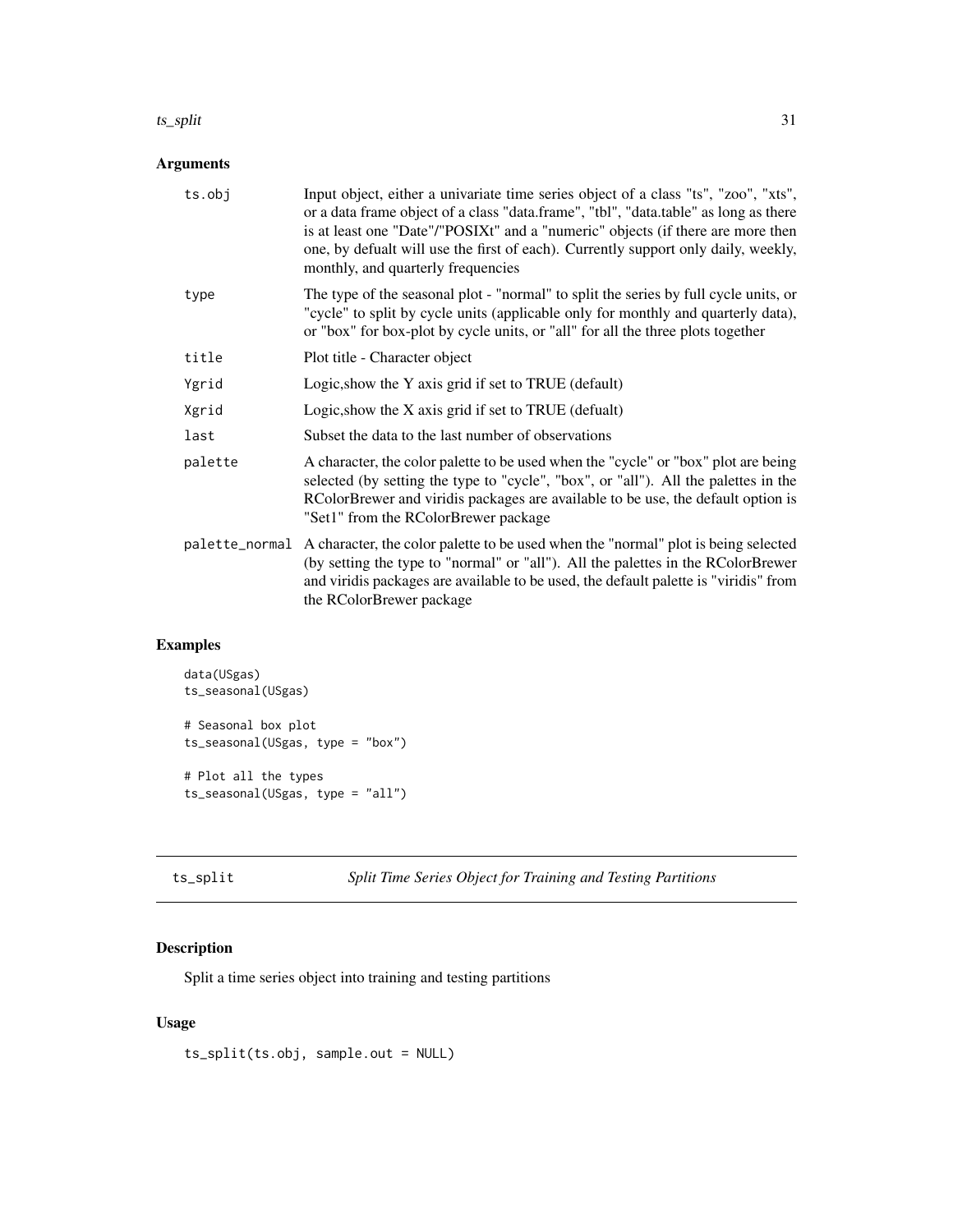#### <span id="page-31-0"></span>Arguments

| ts.obi     | A univariate time series object of a class "ts" or "tsibble"                  |
|------------|-------------------------------------------------------------------------------|
| sample.out | An integer, set the number of periods of the testing or sample out partition, |
|            | defualt set for 30 percent of the lenght of the series                        |

#### Examples

```
## Split the USgas dataset into training and testing partitions
## Set the last 12 months as a testing partition
## and the rest as a training partition
data(USgas, package = "TSstudio")
split_USgas <- ts_split(ts.obj = USgas, sample.out = 12)
training <- split_USgas$train
testing <- split_USgas$test
length(USgas)
length(training)
length(testing)
```
#### ts\_sum *Summation of Multiple Time Series Objects*

#### Description

A row sum function for multiple time series object ("mts"), return the the summation of the "mts" object as a "ts" object

### Usage

ts\_sum(mts.obj)

#### Arguments

mts.obj A multivariate time series object of a class "mts"

```
x \le matrix(c(1:100, 1:100, 1:100), ncol = 3)
mts.obj \le ts(x, start = c(2000, 1), frequency = 12)
ts_total <- ts_sum(mts.obj)
```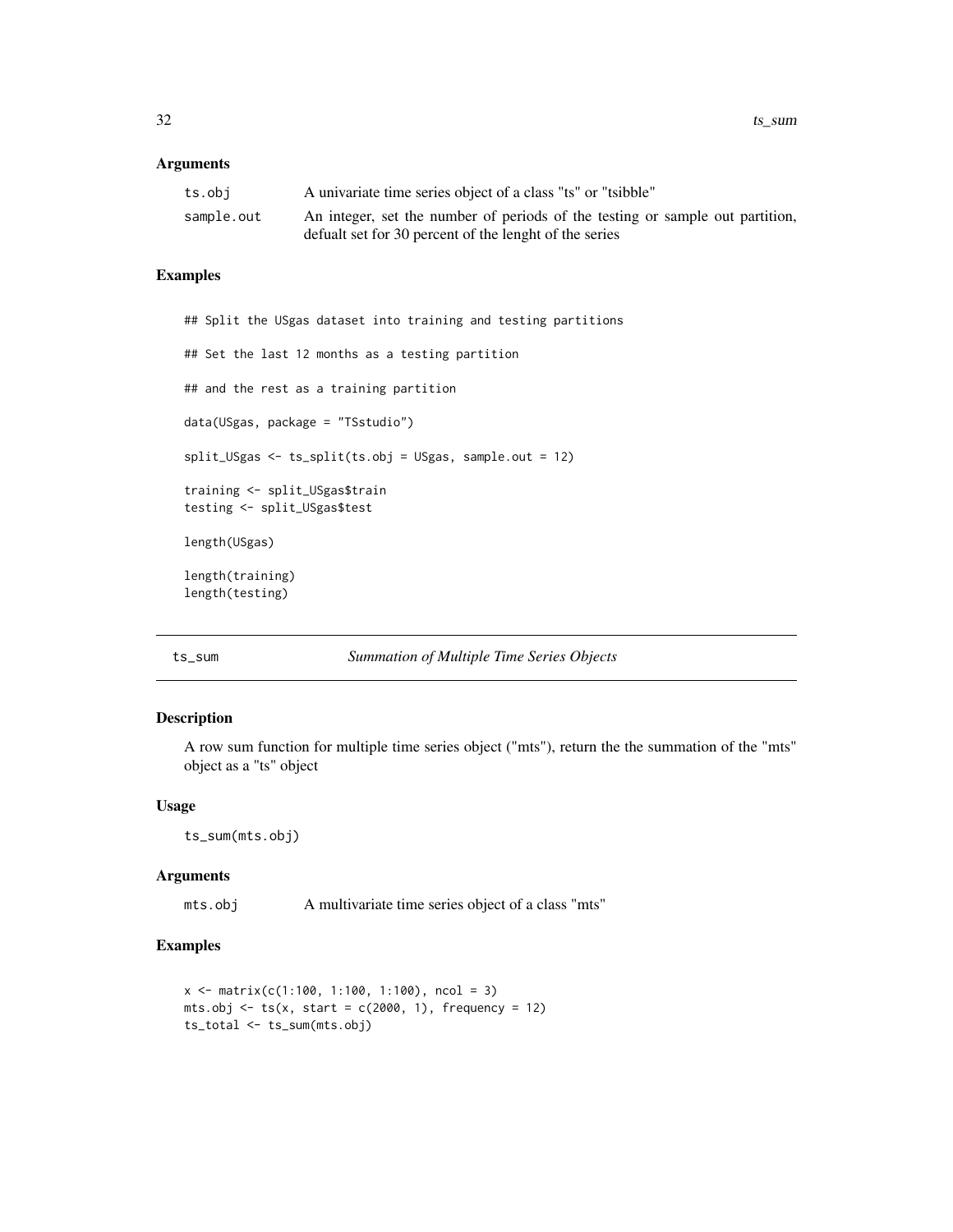<span id="page-32-0"></span>

3D surface plot for time series object by it periodicity (currently support only monthly and quarterly frequency)

#### Usage

ts\_surface(ts.obj)

# Arguments

ts.obj a univariate time series object of a class "ts", "zoo" or "xts" (support only series with either monthly or quarterly frequency)

# Examples

ts\_surface(USgas)

| ts_to_prophet | Transform Time Series Object to Prophet input |
|---------------|-----------------------------------------------|
|               |                                               |

# Description

Transform a time series object to Prophet data frame input format

#### Usage

```
ts_to_prophet(ts.obj, start = NULL)
```
#### Arguments

| ts.obj | A univariate time series object of a class "ts", "zoo", "xts", with a daily, weekly,<br>monthly, quarterly or yearly frequency      |
|--------|-------------------------------------------------------------------------------------------------------------------------------------|
| start  | A date object (optional), if the starting date of the series is known. Otherwise,<br>the date would be derive from the series index |

#### Value

A data frame object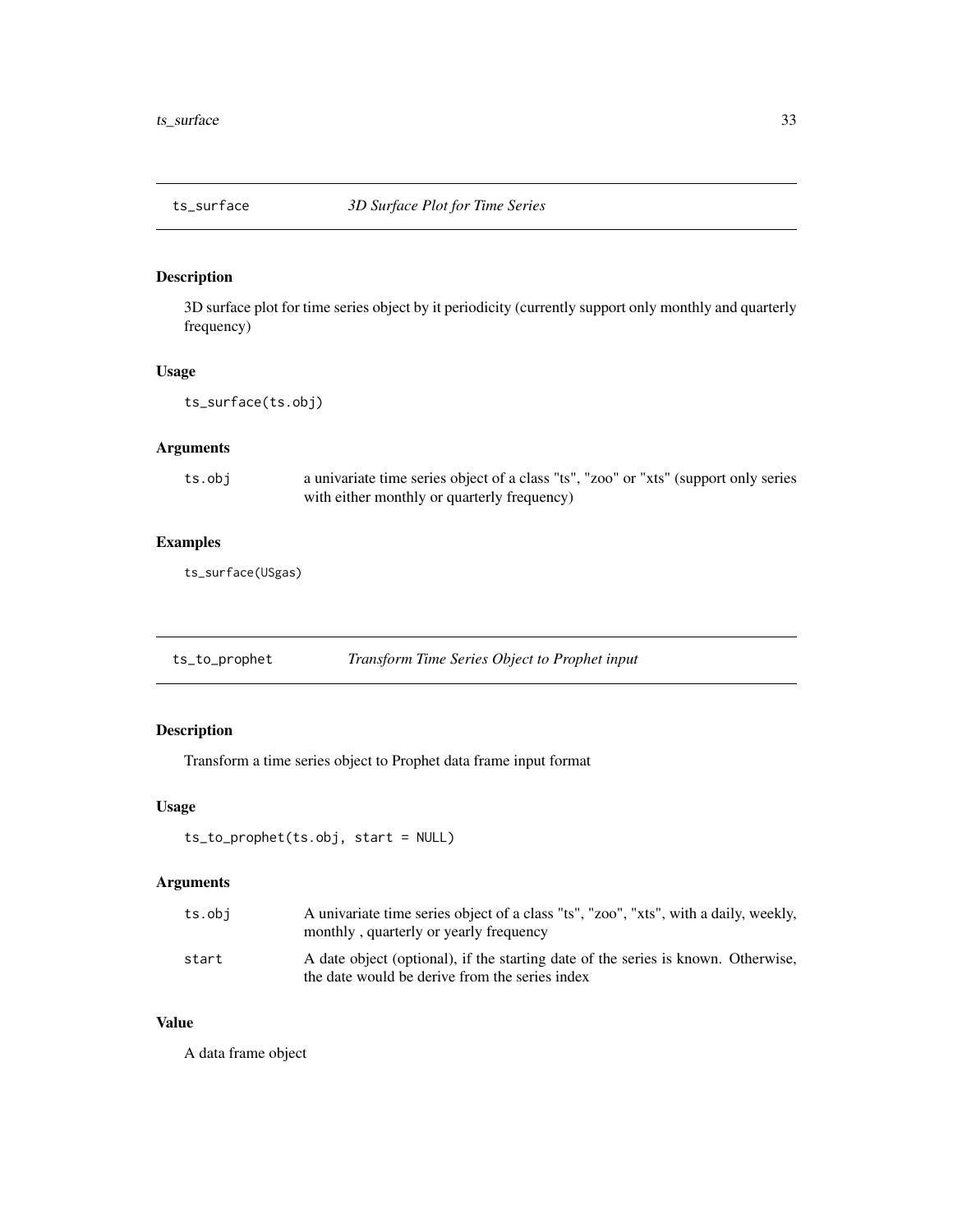# Examples

```
data(USgas)
ts_to_prophet(ts.obj = USgas)
# If known setting the start date of the input object
ts_to_prophet(ts.obj = USgas, start = as.Date("2000-01-01"))
```
#### USgas *US monthly natural gas consumption*

# Description

US monthly natural gas consumption: 2000 - 2019. Units: Billion Cubic Feet

# Usage

USgas

# Format

Time series data - 'ts' object

#### Source

U.S. Bureau of Transportation Statistics, Natural Gas Consumption [NATURALGAS], retrieved from FRED, Federal Reserve Bank of St. Louis; https://fred.stlouisfed.org/series/NATURALGAS, January 7, 2018.

```
ts_plot(USgas)
ts_seasonal(USgas, type = "all")
```
<span id="page-33-0"></span>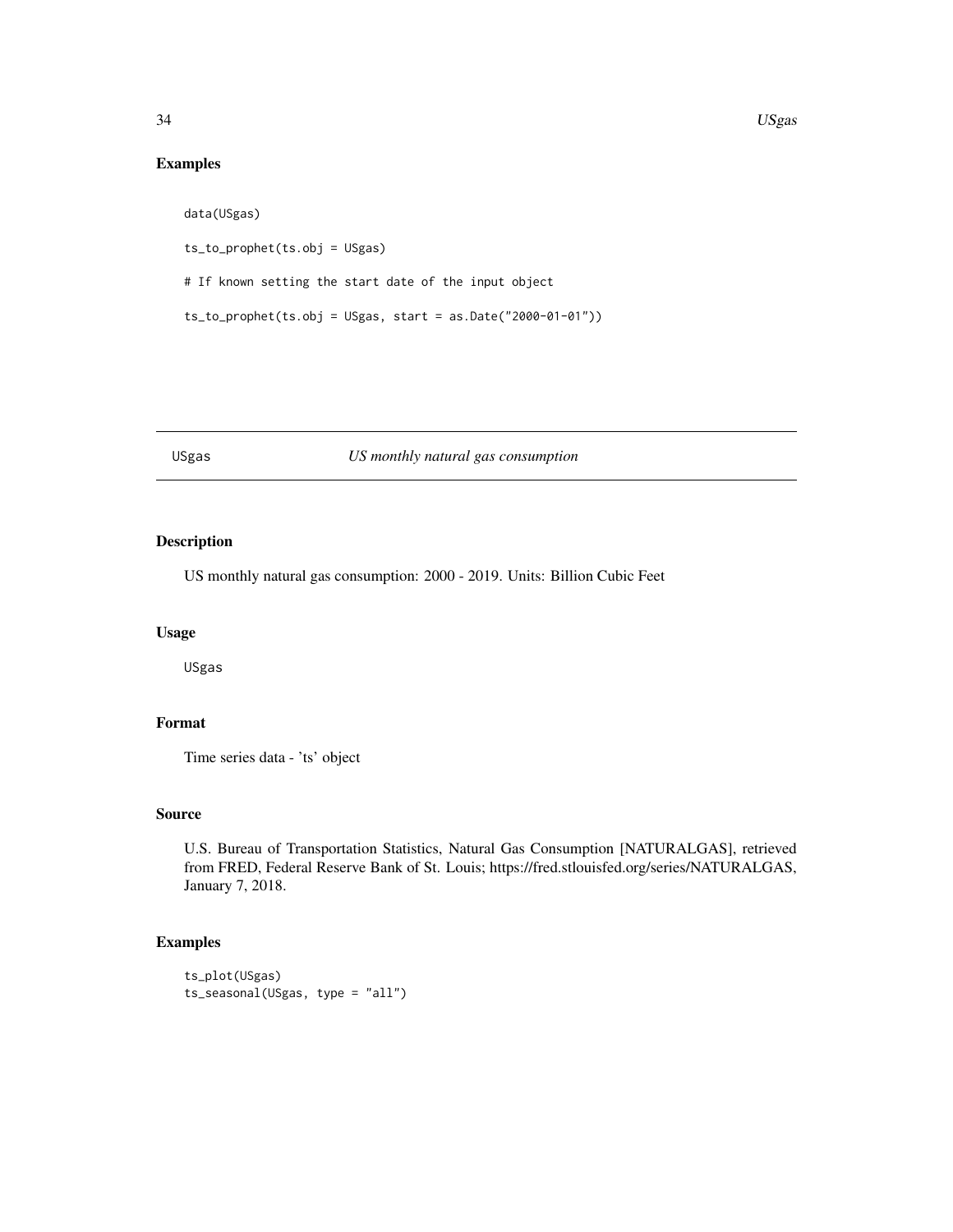<span id="page-34-0"></span>

US monthly civilian unemployment rate: 1948 - 2019. Units: Percent

# Usage

USUnRate

#### Format

Time series data - 'ts' object

#### Source

U.S. Bureau of Labor Statistics, Civilian Unemployment Rate [UNRATENSA], retrieved from FRED, Federal Reserve Bank of St. Louis; https://fred.stlouisfed.org/series/UNRATENSA, January 6, 2018.

#### Examples

ts\_plot(USUnRate) ts\_seasonal(USUnRate)

USVSales *US Monthly Total Vehicle Sales*

# Description

US monthly total vehicle sales: 1976 - 2019. Units: Thousands of units

#### Usage

USVSales

# Format

Time series data - 'ts' object

#### Source

U.S. Bureau of Economic Analysis, Total Vehicle Sales [TOTALNSA], retrieved from FRED, Federal Reserve Bank of St. Louis; https://fred.stlouisfed.org/series/TOTALNSA, January 7, 2018.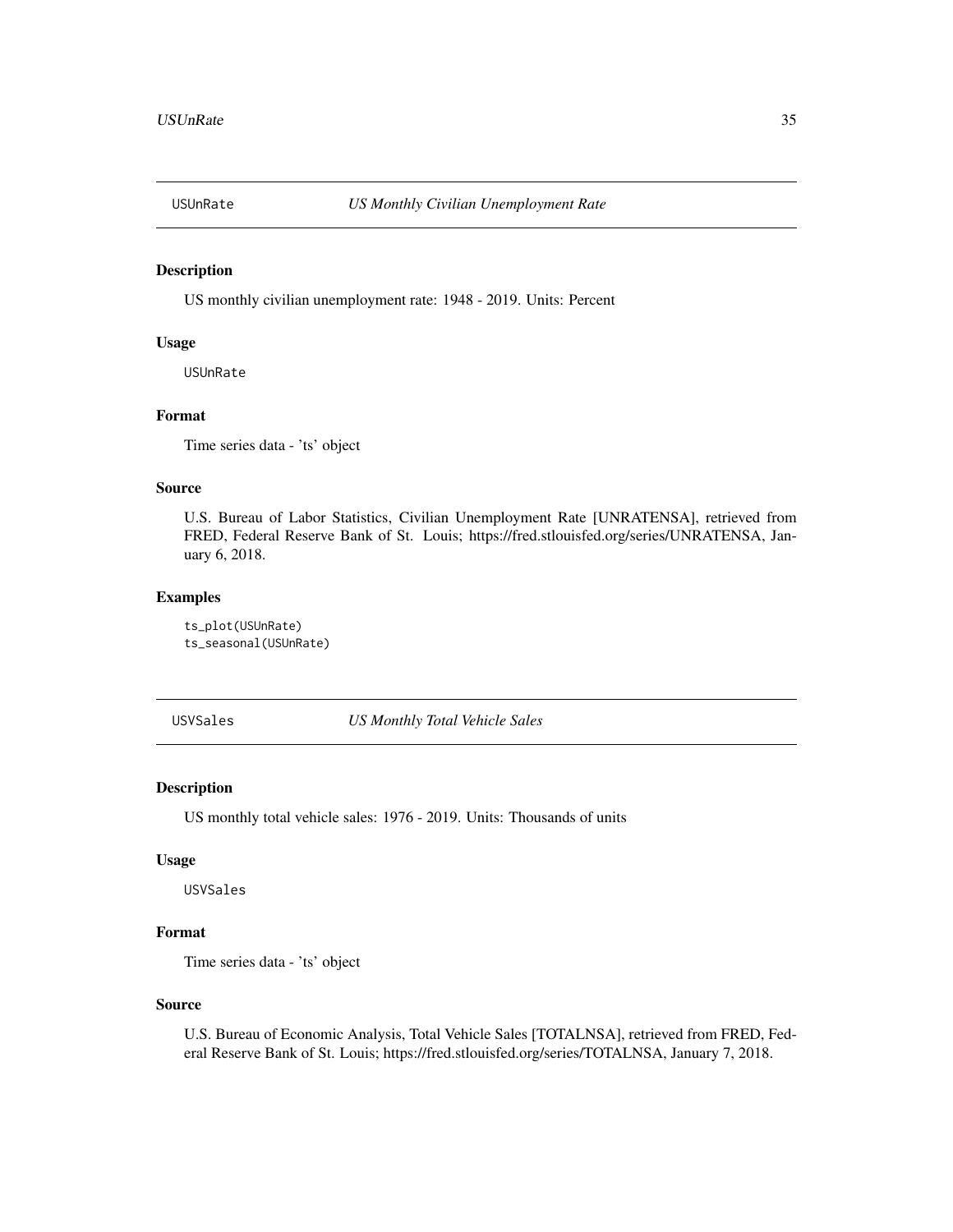#### Examples

```
ts_plot(USVSales)
ts_seasonal(USVSales)
```
US\_indicators *US Key Indicators - data frame format*

#### Description

Monthly total vehicle sales and unemployment rate: 1976 - 2019. Units: Dollars per Kg

#### Usage

US\_indicators

#### Format

Time series data - 'data.frame' object

#### Source

U.S. Bureau of Economic Analysis, Total Vehicle Sales [TOTALNSA], retrieved from FRED, Federal Reserve Bank of St. Louis; https://fred.stlouisfed.org/series/TOTALNSA, January 7, 2018. U.S. Bureau of Labor Statistics, Civilian Unemployment Rate [UNRATENSA], retrieved from FRED, Federal Reserve Bank of St. Louis; https://fred.stlouisfed.org/series/UNRATENSA, January 6, 2018.

#### Examples

ts\_plot(US\_indicators)

xts\_to\_ts *Converting 'xts' object to 'ts' object*

# Description

Converting 'xts' object to 'ts' object

#### Usage

```
xts_to_ts(xts.obj, frequency = NULL, start = NULL)
```
<span id="page-35-0"></span>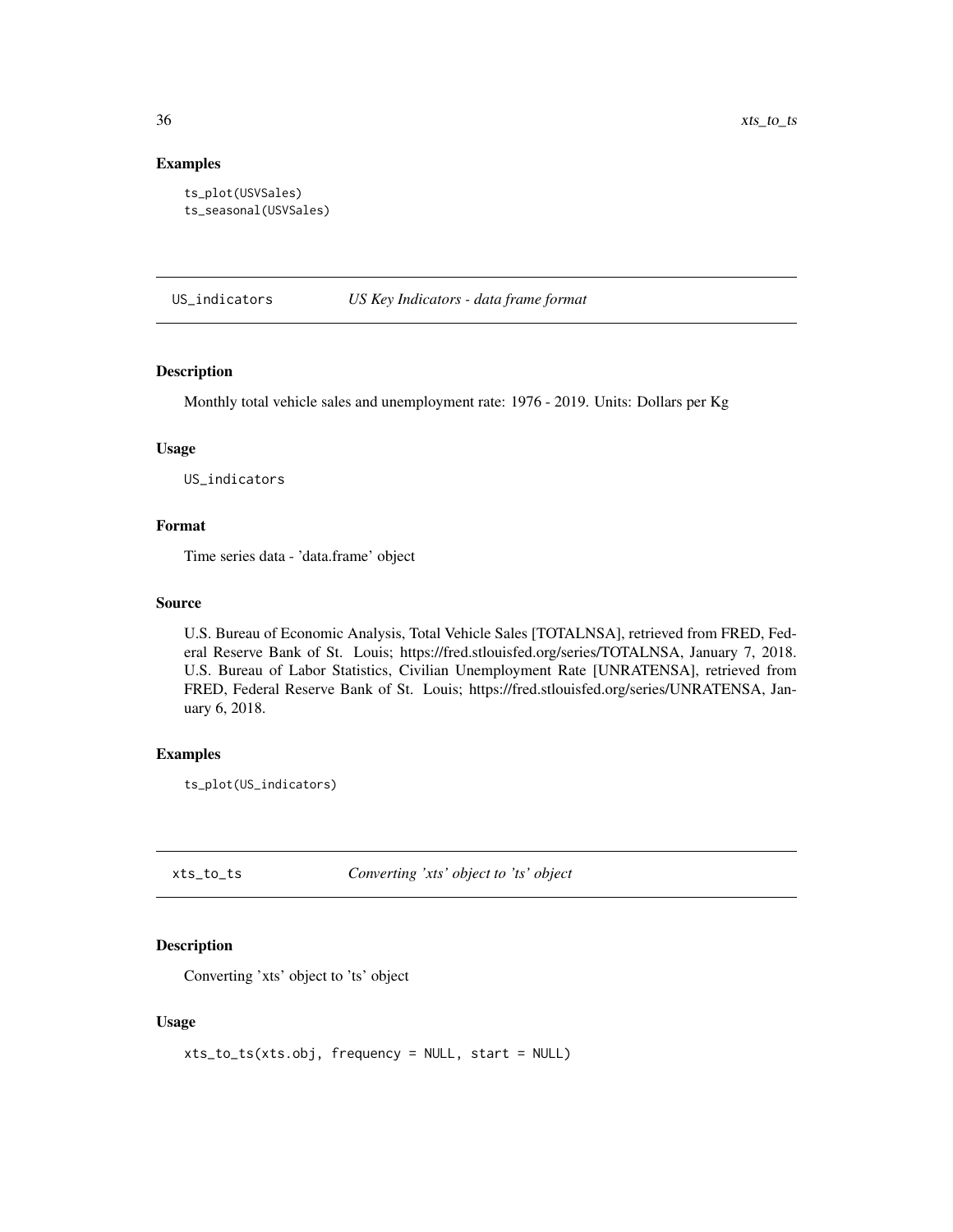#### <span id="page-36-0"></span> $zoo\_to\_ts$  37

#### Arguments

| xts.obi   | A univariate 'xts' object                                                                             |
|-----------|-------------------------------------------------------------------------------------------------------|
| frequency | A character, optional, if not NULL (default) set the frequency of the series                          |
| start     | A Date or POSIX ct/lt object, optional, can be used to set the starting date or<br>time of the series |

# Examples

```
data(Michigan_CS)
class(Michigan_CS)
ts_plot(Michigan_CS)
Michigan_CS_ts <- xts_to_ts(Michigan_CS)
ts_plot(Michigan_CS_ts)
```

```
# Defining the frequency and starting date of the series
Michigan_CS_ts1 <- xts_to_ts(Michigan_CS, start = as.Date("1980-01-01"), frequency = 12 )
ts_plot(Michigan_CS_ts1)
```
zoo\_to\_ts *Converting 'zoo' object to 'ts' object*

# Description

Converting 'zoo' object to 'ts' object

#### Usage

zoo\_to\_ts(zoo.obj)

#### Arguments

zoo.obj a univariate 'zoo' object

```
data("EURO_Brent", package = "TSstudio")
class(EURO_Brent)
ts_plot(EURO_Brent)
EURO_Brent_ts <- zoo_to_ts(EURO_Brent)
class(EURO_Brent_ts)
ts_plot(EURO_Brent_ts)
```